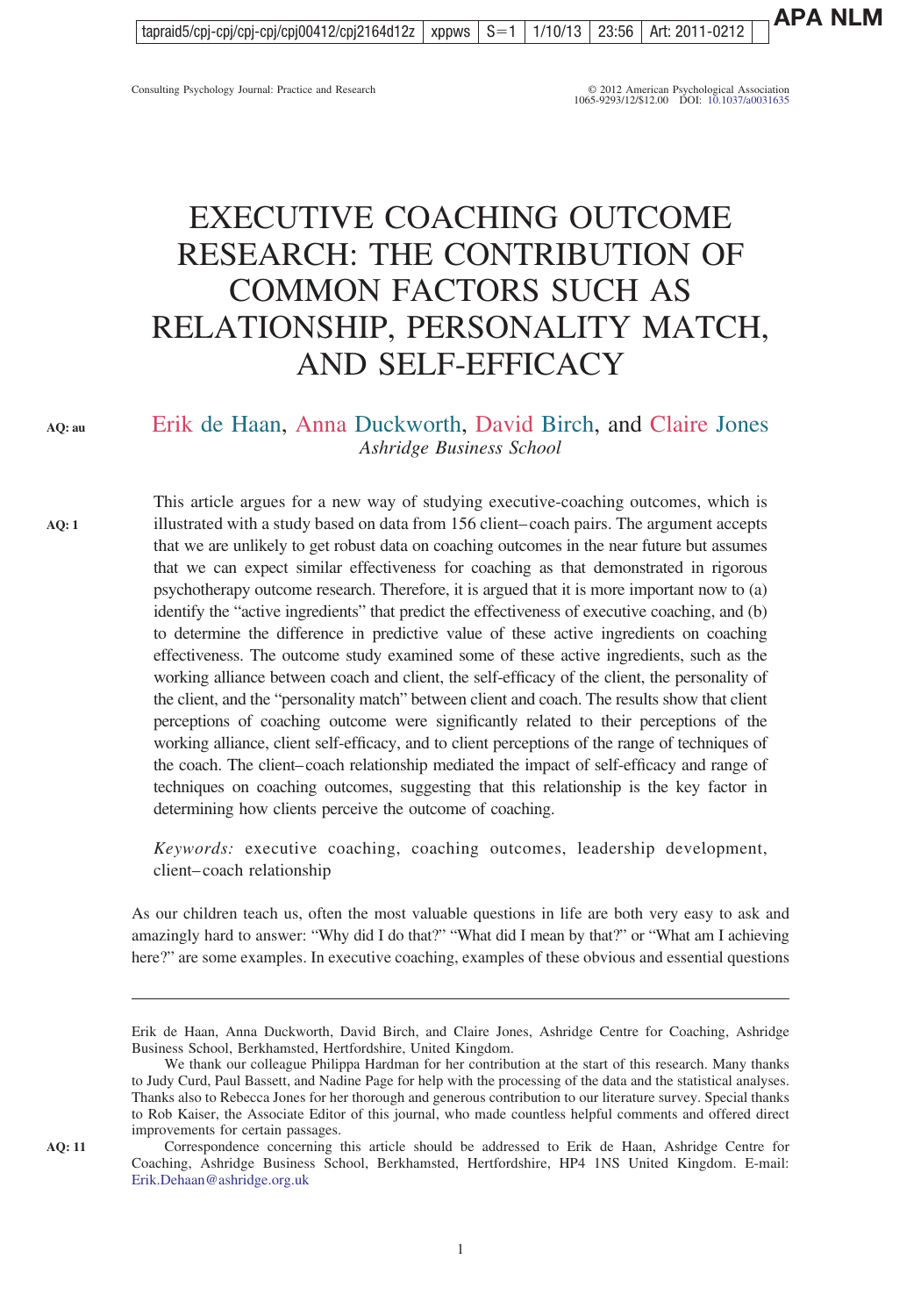that are, at the same time, profoundly difficult to answer, include the following: "Does our coaching work? Does it help clients with their critical objectives?" "What aspects of coaching work? What are the 'active ingredients'? Under what circumstances do they work best?" and "What intervention would work best here and now, with this client at this moment?"

Thousands of coaches have asked these questions, and all of us are curious about effectiveness or outcome. These questions also occur frequently in the coaching literature; however, it is rare to encounter serious attempts at answering them with anything more than a coach's opinion or a few carefully selected case studies. We estimate that there are probably fewer than 20 robust quantitative outcome studies throughout the coaching literature. One reason for this is the costly and cumbersome requirements of a rigorous outcome study. Another is that rather than studying, with detachment, their own effectiveness, a coach's priority is usually to meet their clients' needs and their own coaching commitments. However, if we do not address these questions, we may find it difficult to justify our fees, difficult to assert unequivocally that coaching conversations are indeed beneficial and difficult to avoid the potential risks of executive coaching, such as misjudging the situation, aggravating the status quo, or abusing our influence [\(Berglas, 2002\)](#page-16-0).

This article has three aims. First, we briefly summarize the extensive and convincing outcome research findings in the adjacent field of individual psychotherapy and draw lessons from this literature for the study of coaching outcomes. Next, we provide a brief overview of the existing coaching outcome literature, including a few articles that approximate a properly controlled research design to provide for causal inference about the effects of coaching. Finally, we present the results of a coaching outcome study that focuses on the factors that are likely to be the most influential in achieving coaching effectiveness, the so-called common factors, that is, those factors that are common to all approaches to coaching and mentoring.

## **The Executive Coaching Landscape**

We define executive coaching as a form of leadership development that takes place through a series of contracted one-to-one conversations with a qualified "coach." Executive coaching aspires to be a form of organization and leadership development that results in a high occurrence of relevant, actionable, and timely outcomes for clients. Coaching is tailored to individuals so that they learn and develop through a reflective conversation within an exclusive relationship that is trusting, safe, and supportive. Coaching is therefore substantially different from the more conventional training and development that is characterized by the imparting of actionable information, instruction, and advice. A 2004 survey conducted by the Chartered Institute of Personnel and Development (CIPD) in the United Kingdom reported that 64% of organizations surveyed use external coaches, with 92% of survey participants judging coaching to be "effective" or "very effective" and 96% saying that coaching is an effective way to promote learning in organizations [\(Jarvis, 2004\)](#page-16-1). In the same year, the *Harvard Business Review* reported that business coaching including mentoring—was a \$1 billion industry in the United States and \$2 billion industry worldwide [\(Sherman & Freas, 2004\)](#page-17-0).

When we take a step back and look at the nature of this industry, it is apparent that the coaching field is in a state of flux and is only just beginning to be regulated as a profession. Individuals are entering from very diverse backgrounds, such as senior management, organization development, and counseling. They may retrain as psychologists, psychotherapists, or sports coaches [\(Peltier, 2001\)](#page-16-2), bringing influences as far apart as the GROW model, solution-focused brief therapy, and personcentered counseling [\(de Haan & Burger, 2005\)](#page-16-3). This wide range of backgrounds and the plethora of models and approaches mean that individual professionals are practicing in vastly different ways. Given this, an executive-coaching intervention will be tailored not only to the needs and interests of the individual client or "coachee," but also to those of the individual coach, given his or her particular background, theoretical orientation, and interests. It is also of note that, contrary to other helping professions such as counseling and psychotherapy, executive coaching is commissioned and paid for by a wide range of individual contractors within corporations: sometimes at board level (e.g., as part of a change program), sometimes from within the human resource function (e.g., as part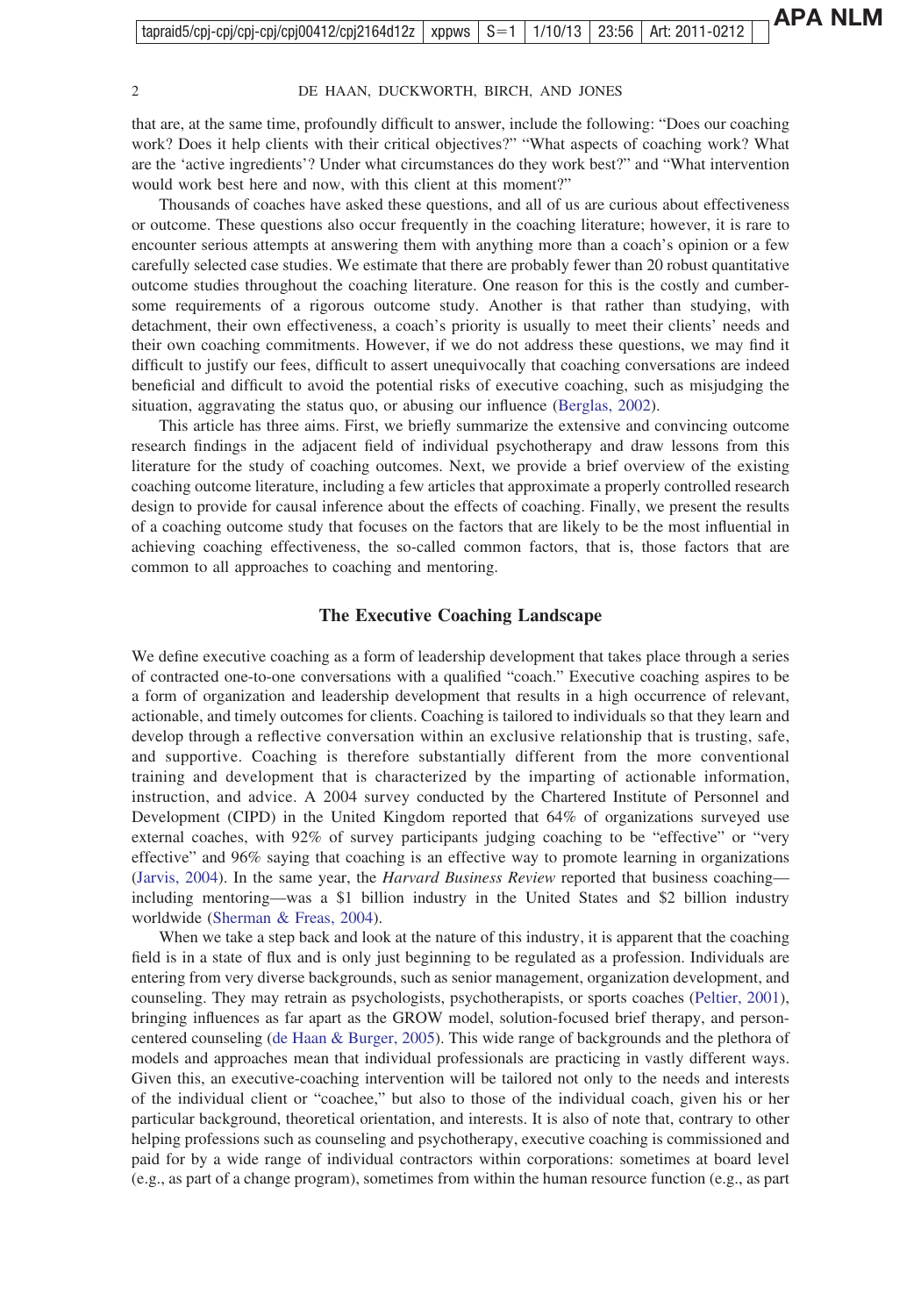of a leadership-development program), and sometimes at a more local level, on an individual basis. In terms of Porter's well-known five forces analysis [\(Porter, 2008\)](#page-17-1), the bargaining power of customers is therefore extremely weak and the bargaining power of suppliers is correspondingly strong. This increases the freedom of executive coaches to approach the coaching sessions as they see fit.

These features of the industry have clear repercussions for research. Whereas most of the services in psychotherapy are centrally commissioned by large health insurance companies or national health services, it is entirely different in executive coaching. As executive coaches, we are finding ourselves in a situation where there is very little pressure from clients to conduct rigorous outcome research and a dearth of funding for this type of research. At the same time, we know from psychotherapy outcome research (see the historical overview in [Wampold, 2001\)](#page-17-2) that we are likely to need very high *N*s, possibly well above 10,000, and a rigorous design with randomized controlled trials, to demonstrate beyond doubt that executive coaching is effective—with even greater statistical power needed to differentially explore active ingredients in effectiveness. For the same reasons as outlined here—no pressure from customers and no funding for research—there are, as yet, no rigorous randomized controlled trial studies available in the coaching literature.

In other words, at present, *all* coaching outcome studies are weak by the standards of psychotherapy and general medicine, and there are good, understandable reasons for this. Moreover, there is no likelihood of research funding by large and centrally coordinated bodies in the foreseeable future. It is therefore to be expected that this situation will continue and that we will keep seeing interesting individual studies of effectiveness but no firm conclusions.

In our view, the way forward for quantitative researchers in this field is now to *assume* that the general effectiveness of helping conversations as convincingly demonstrated in psychotherapy (see, e.g., [Wampold, 2001,](#page-17-2) or [Cooper, 2008\)](#page-16-4) will also be true in executive coaching. If we then also assume that clients' perceptions of outcome are indeed a meaningful measure of effectiveness (which is also supported by research—see, e.g., [Stiles, Barkham, Mellor-Clark, & Connell, 2008\)](#page-17-3), we can proceed by studying the active ingredients in coaching. Interestingly and significantly for our field, within the much more advanced and rigorous psychotherapy outcome literature, there is also a separate place for measuring active ingredients, and this is researched in similar ways (see Chapters 4 and 5 of [Wampold's, 2001,](#page-17-2) authoritative overview).

The study reported here builds on several studies in the field of executive coaching that have tried to identify active ingredients on the basis of client perceptions. Although building on a burgeoning tradition in coaching outcome research, the study extends this trend with a larger sample, a broader range of "ingredients" or "factors" under study, and within real executive-coaching assignments taking place in a cross-section of the marketplace.

#### **Lessons From Psychotherapy Outcome Research**

As [McKenna and Davis \(2009\)](#page-16-5) argue, the coaching field can learn from the fact that in the older and more established profession of psychotherapy, these same questions of effectiveness have been rigorously studied since at least the 1930s [\(Rosenzweig, 1936\)](#page-17-4). In this tradition, research findings that seemed initially unclear and contradictory have begun to yield convincing results (starting with [Smith & Glass, 1977\)](#page-17-5) and are now almost universally accepted among professional practitioners. In summary, the answers to our initial questions, when applied to psychotherapy, are as follows:

- Does psychotherapy work? Yes, in fact, it has been demonstrated that the average psychotherapy client has an outcome higher than 80% of the people in the control group [\(Wampold, 2001\)](#page-17-2).
- What aspects of psychotherapy work? Different interventions, approaches, models and protocols do not appear to make any difference in effectiveness. The aspects that dominate are *common* to all approaches—for example, client context (what happens outside the therapeutic relationship), therapist characteristics (including empathy, understanding, respect, warmth, and authenticity), and the quality of the relationship between client and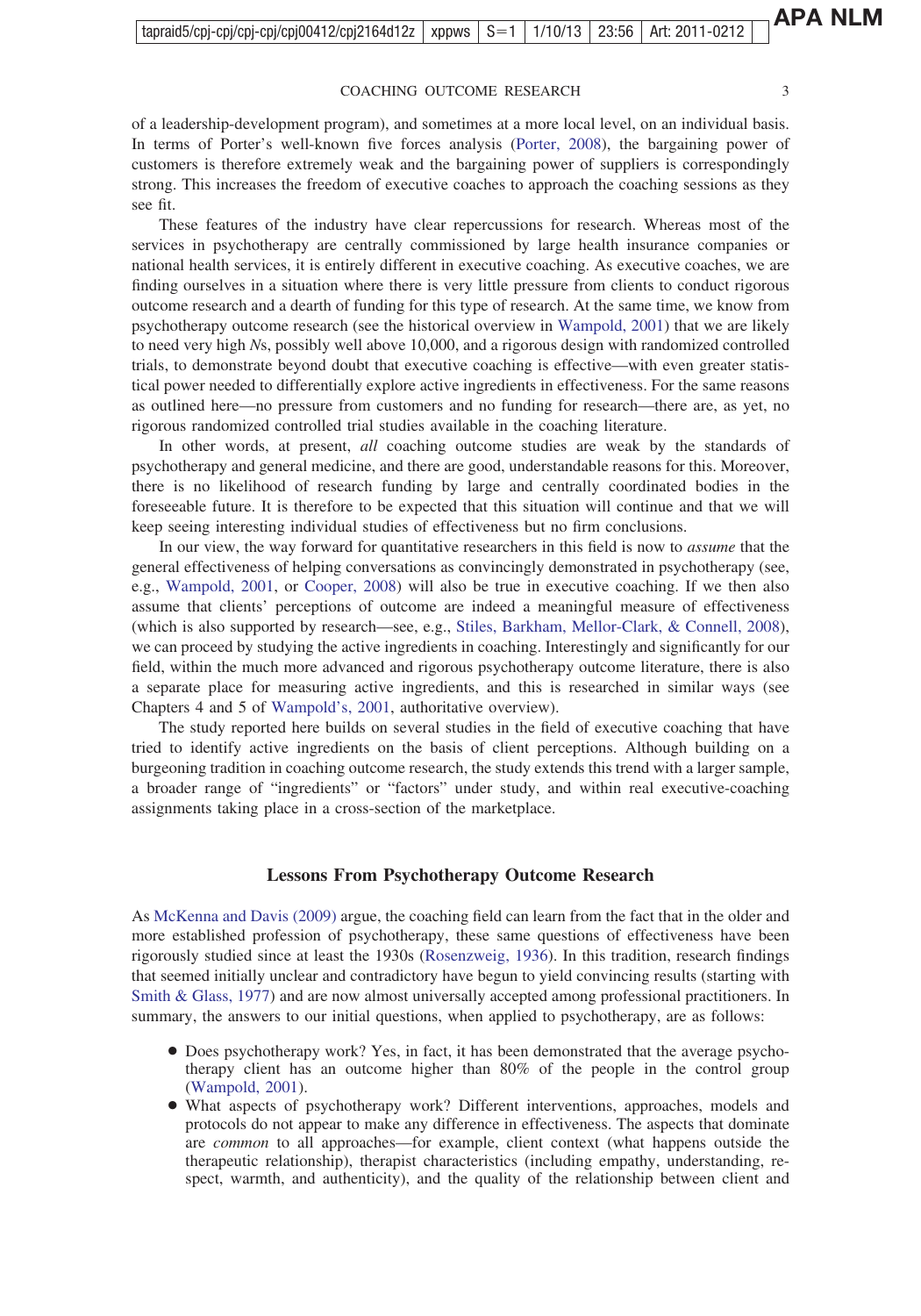therapist during the session [\(Cooper, 2008\)](#page-16-4). Common factors<sup>1</sup> are therefore central to effectiveness in psychotherapy. **Fn1**

● Under what circumstances do we find differential effects? Not a lot is known yet, but there are strong indications that the therapist's *allegiance* to their approach and the client's *expectations* are more important than was previously thought [\(Wampold, 2001\)](#page-17-2). These are also common factors.

One could argue that these intriguing findings from psychotherapy are not relevant for coaching because the studies were conducted with professional therapists working clinically with clients suffering from mental health problems such as depression and anxiety, and that this is different from the needs and issues typically addressed in executive coaching. On the other hand, coaching and psychotherapy both belong to a general class of personal interventions which are based on helping relationships. Moreover, the psychotherapy outcome results are very convincing as they are based on meta-analyses of multiple rigorous studies.

 $AD: 2$ 

## **Exemplary Executive Coaching Outcome Research**

In our view, the strongest case for the effectiveness of executive coaching comes from two general classes of outcome research, one that includes a control group and one that does not. Although they do not include a control group, the following studies explore the effectiveness of coaching by looking at behavior and performance as dependent variables, which are more tangible and objective than client, coach, or manager attitudes such as satisfaction. [Peterson \(1993\)](#page-17-6) studied 370 leaders from various organizations at three points in time (precoaching, postcoaching, and follow-up), with outcome defined by their achieving their own coaching objectives and five standard "control" items, rated by at least themselves, their manager, and their coach (multisource ratings). The coaching program was intensive and long-term, with typically 50+ hours of individual coaching with a professional coach over a period of at least a year. Peterson found that clients, on average, achieved significant improvement on all measures of outcome related to coaching objectives (effect sizes  $d > 1.5$ ). [Olivero, Bane, and Kopelman \(1997\)](#page-16-6) studied managers who had taken part in a 3-day educational training course followed by 8 weeks of coaching. They found that both the training and the coaching increased productivity considerably, with most of the increase attributable to the coaching (increase of 22.4% with training alone and of 88.0% with training and coaching, i.e., almost fourfold; a difference that was significant at the  $p < .05$  level). In another study by [Thach \(2002\),](#page-17-7) 281 managers participated in four 1-hr sessions of coaching over 5 months, with a 360° feedback before and after the coaching. They found an average increase in "leadership" effectiveness" both as rated by the coaches and their coworkers (average increase 60% but no significance reported). [Bowles, Cunningham, De La Rosa, and Picano \(2007\)](#page-16-7) looked at effectiveness in terms of increased productivity in Army recruitment managers  $(n = 30)$  and executives  $(n = 29)$  who received coaching compared with productivity changes in a nonrandom group of experienced recruitment managers over a similar, but not contemporaneous, time interval. The individuals who were coached showed greater productivity gains  $(d = 0.43$ , with  $p < .05$ , for the middle managers; and  $d = 0.75$ , with  $p < .01$ , for the executives). Finally, [Perkins \(2009\)](#page-17-8) studied the effectiveness of executive coaching on improving leadership behaviors in meetings, as rated by the coach. Using quantitative and qualitative methods with a small sample  $(N = 21)$ , pre- and postmeasurement of meeting behaviors were scored by the

<sup>1</sup> The idea of *common factors* was introduced by [Rosenzweig \(1936\).](#page-17-4) He argued that if all professional therapies are equally effective, there is a good chance that the ingredients they have in common will determine the effectiveness of therapy—and not the specific interventions of an individual school of therapy. The active ingredients of therapy must therefore be common to all approaches. Examples are the relationship, the setting, the expectations, the personalities of coach and client, the presence of an ideology or approach, and so on.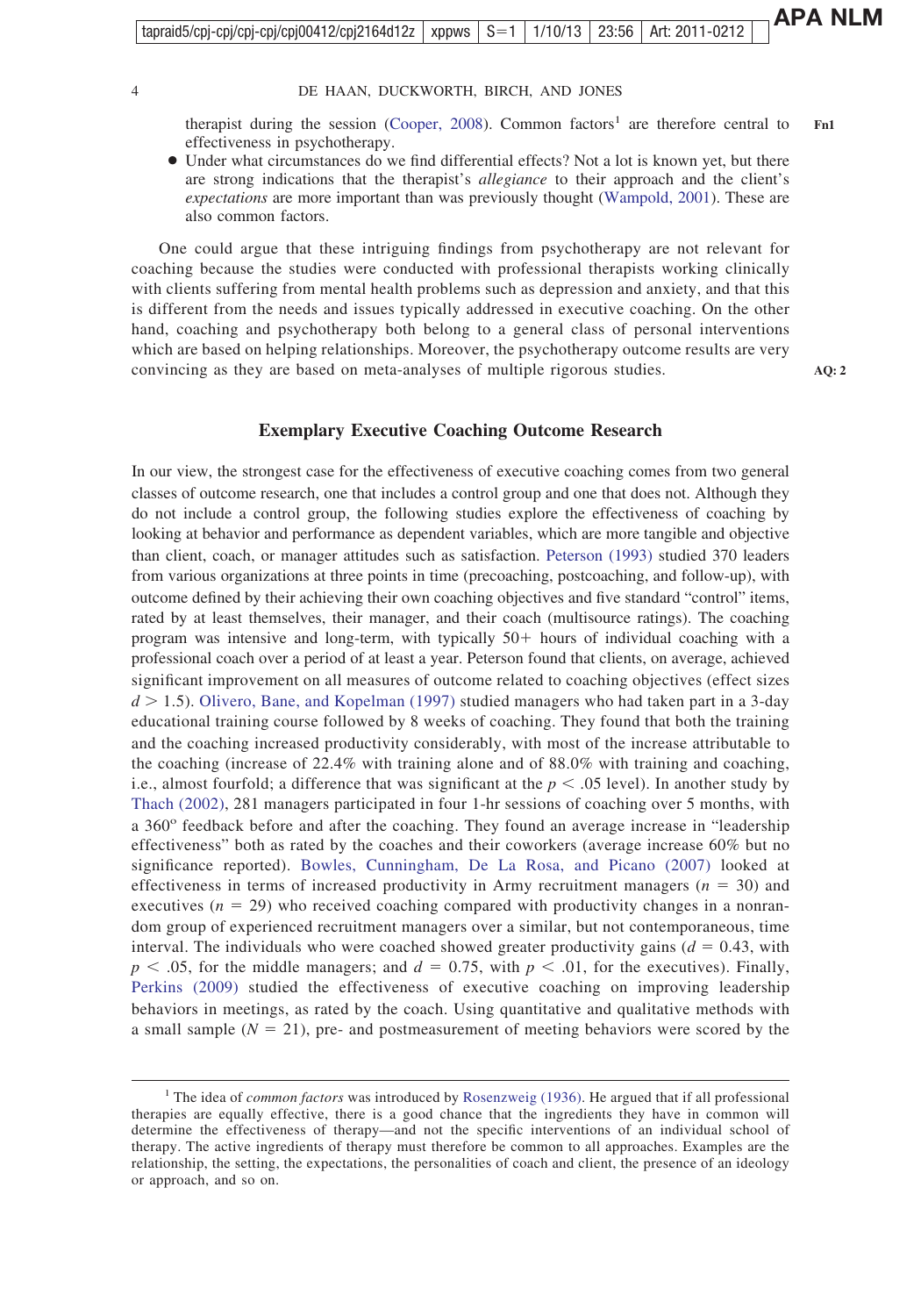coach and author, with a clear improvement of behaviors reported (effect sizes  $d > 0.95$  for 9 out of 11 behaviors measured, and  $p < .01$ ). Of course, there may have been researcher bias in these scores, as coaches might understandably want their clients to do well.

Even greater confidence in the impact of coaching comes from three studies that used behavioral and performance outcome measures and also employed a control group. [Sue-Chan and Latham](#page-17-9) [\(2004\)](#page-17-9) compared the impact of peer and faculty coaches and "self-coaching" on two master of business administration (MBA) programs with a wide difference in reputation in terms of (perceived) expertise and credibility. This outcome study involved MBA students in two countries (total  $N = 53$ ) and compared performance in terms of team playing and exam grades and found small, but statistically significant, differences at  $p < .05$ , between faculty, peer, and self-coaching, with the first the most impactful. As in [Perkins \(2009\),](#page-17-8) this study may suffer from researcher bias, as the external coaches/tutors did the scoring of team playing effectiveness.

[Evers, Brouwers, and Tomic \(2006\)](#page-16-8) measured self-efficacy beliefs and outcome expectancies with three items for each. Their study compared a preintervention and postintervention measurement and also involved a (nonrandomized) control group. The intervention was short, with an average of only four coaching sessions. Although the sample was not very large (30 managers in both the experimental and the control group), they did find some objective evidence for a positive outcome of the coaching intervention. There was a significant increment for the coached group over the control group for one of the three items in both self-efficacy beliefs ("setting one's own goals") and outcome expectancies ("acting in a balanced way"),  $d \approx 0.5$ , with  $p < .05$ .

[Smither, London, Flautt, Vargas, and Kucine \(2003\)](#page-17-10) conducted one of the most thorough studies on the impact of executive coaching to date. This study included a (nonrandomized) control group, and conclusions were based on multiple criteria that included evaluations by independent researchers together with clients' superiors, peers, and subordinates. This research involved 1,202 senior managers in one multinational organization and two consecutive years of 360° feedback. However, there were no more than "two or three" coaching sessions per client [\(Smither et al., 2003, p. 29\)](#page-17-10). The researchers found that managers who worked with an executive coach were significantly more likely than managers who did not work with a coach to (a) set specific goals ( $d = 0.16$ ;  $p < .01$ ), (b) solicit ideas for improvements from their superiors ( $d = 0.36$ ;  $p < .01$ ), and (c) obtain higher ratings from direct reports and superiors in the second year ( $d = 0.17$ ;  $p < .05$ ).

In summary, we note that outcome research in coaching is still in its infancy and that the holy grail of executive coaching—proof that executive coaching is an effective intervention from a controlled study with random assignment and multiple behavioral and performance outcome measures—is yet to be found. In fact, no clear and agreed sense of what "outcomes" should be included or how they should be measured has yet emerged. Nor is there an agreed research standard like the randomized controlled trials used in psychotherapy outcome research [\(Wampold, 2001\)](#page-17-2). Furthermore, the studies include a variety of processes that might themselves affect outcomes, such as explicit goal setting, written development objectives, 360° feedback, and other assessment tools, manager involvement, and even training programs and a presentation to senior executives to summarize achievements (e.g., [Olivero et al., 1997\)](#page-16-6). That said, what is striking is that the first five research articles discussed here [\(Peterson, 1993;](#page-17-6) [Olivero et](#page-16-6) [al., 1997;](#page-16-6) [Thach, 2002;](#page-17-7) [Bowles et al.](#page-16-7)*,* 2007; [Perkins, 2009\)](#page-17-8), which did not make use of a contemporary control group, found large effects  $(d > 0.75)$ , generally larger than those found in psychotherapy. On the other hand, the more rigorous studies involving control groups (e.g., [Evers et al., 2006;](#page-16-8) [Smither et al., 2003\)](#page-17-10) only found small effects, generally smaller than those found in psychotherapy ( $d \le 0.5$ ; compare with average  $d \approx 0.80$  in psychotherapy—see [Wampold, 2001\)](#page-17-2). However, these were studies with internal coaches and coaching programs of unspecified rigor and structure, whereas many of the studies without control groups involved more significant coaching programs with qualified professional coaches, and this is also a possible contributing factor. It appears that if the client is the sole source of data, the outcome tends to be very positive. However, when such same-source bias is controlled for, the effect is much smaller, although still positive.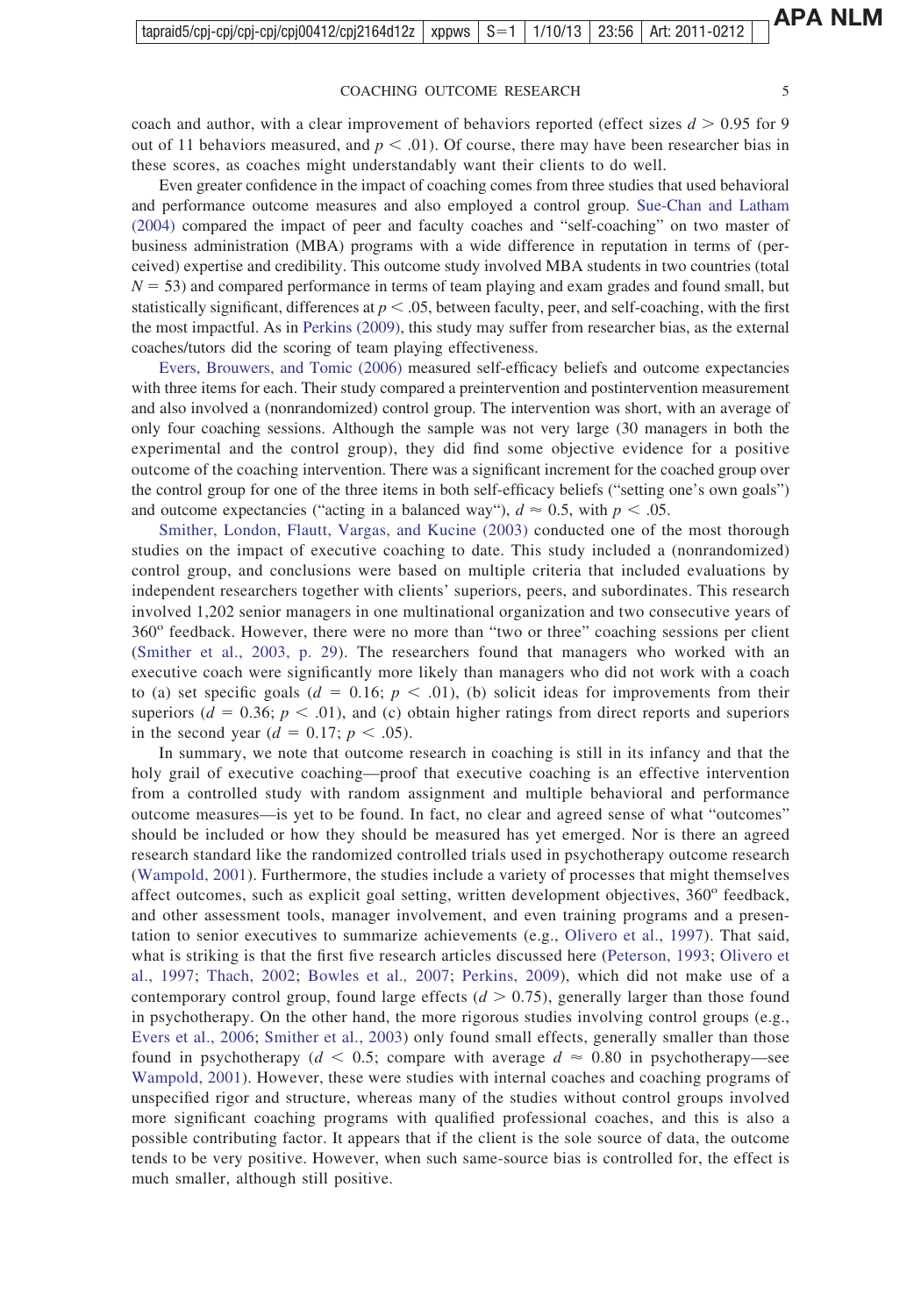# **A New Form of Coaching Outcome Study**

This overview of outcome research in coaching provides some indication that executive coaching is an effective intervention. However, there is also another body of coaching outcome research to which the present study belongs. This newer body of research assumes the general effectiveness of coaching and then compares conditions to determine the degree to which various aspects of coaching, the coach, or the client have an effect on outcomes. If one accepts the assumption of general effectiveness (e.g., as demonstrated by the studies cited here) the experimental conditions of this type of research can be a lot less stringent. First, one does not need to employ randomized controlled groups because the various conditions create proper comparison samples within the study. Second, one can use self-reports because, in psychotherapy, studies using self-report data in realistic settings have consistently corroborated results from more rigorous studies with randomized controlled trials [\(Shadish, Navarro, Matt, &](#page-17-11) [Phillips, 2000;](#page-17-11) [Stiles et al., 2008\)](#page-17-3). However, these self-reports generally prove a more reactive dependent variable, that is, we need to bear in mind that outcome effects can be overestimated in self-report studies.

We have found six studies that explored the question of *what coaching factors* are effective; in other words, *which* coaching models, personality matches, or coaching behaviors make a significant difference to clients?

[Scoular and Linley \(2006\)](#page-17-12) looked at how both (a) a "goal-setting" intervention at the beginning of the conversation, and (b) personality (dis)similarities between coach and client in terms of Myers-Briggs Type Inventory (MBTI; [Myers, McCaulley, Quenk, & Hammer, 1998\)](#page-16-9) profiles, affected perceived effectiveness. The sample included 117 clients and 14 coaches. No difference resulted for outcome measurements at 2 and 8 weeks after the session between "goal-setting" and "no goal-setting"; but when the coach and client differed more on aspects of their MBTI profiles, the outcome scores were significantly higher.

[Stewart, Palmer, Wilkin, and Kerrin \(2008\)](#page-17-13) looked at how both client personality and client self-efficacy predicted coaching outcome. They measured the Big Five personality traits [\(Digman,](#page-16-10) [1990\)](#page-16-10) and general self-efficacy [\(Schwarzer, Mueller, & Greenglass, 1999\)](#page-17-14) for 110 clients and correlated these with coaching outcome. They found moderate positive effects for conscientiousness, openness, emotional stability, and general self-efficacy, but cautioned that other factors are likely to play a role as well.

[Boyce, Jackson, and Neal \(2010\)](#page-16-11) studied 74 client–coach relationships in a U.S. military academy where the clients were cadets and the coaches were senior military leaders who had some previous training in executive coaching. The study analyzed the impact of the client–coach relationship (in terms of rapport, trust, and commitment) and matching criteria (demographic commonality, behavioral compatibility, and coach credibility) on coaching outcome. Their main findings were that matching was not related to outcome, although outcome was significantly related to the relationship as assessed by both the client and the coach. The client ratings were more highly related to outcome than the coach ratings (explained proportion of variance around 50% vs. around 25%). Moreover, the client ratings fully mediated the other dependencies, suggesting that variables such as credibility and compatibility positively impact the coaching outcome through supporting the development of the coaching relationship.

[Baron and Morin](#page-15-0) (2009; [2012\)](#page-15-1) studied 30 internal coach/client pairs involved in a leadership development program at a manufacturing company. They showed that the coaching relationship, as measured by clients' ratings of the Working Alliance Inventory [\(Horvath & Greenberg, 1986\)](#page-16-12), predicted coaching outcome in terms of changes in client self-efficacy (with explained proportion of variance around 25%). However, coaches' ratings of the working alliance did not predict this outcome significantly.

[De Haan, Culpin, and Curd \(2011\)](#page-16-13) examine how various executive coaching interventions make a difference to clients. Seventy-one coaching clients, from as many organizations, reported on the various coaching interventions, and these ratings were compared with their ratings of the effectiveness of the conversations. There were no effects for specific coach interventions, leading to the conclusion that coaching effectiveness is not a function of specific techniques or interventions so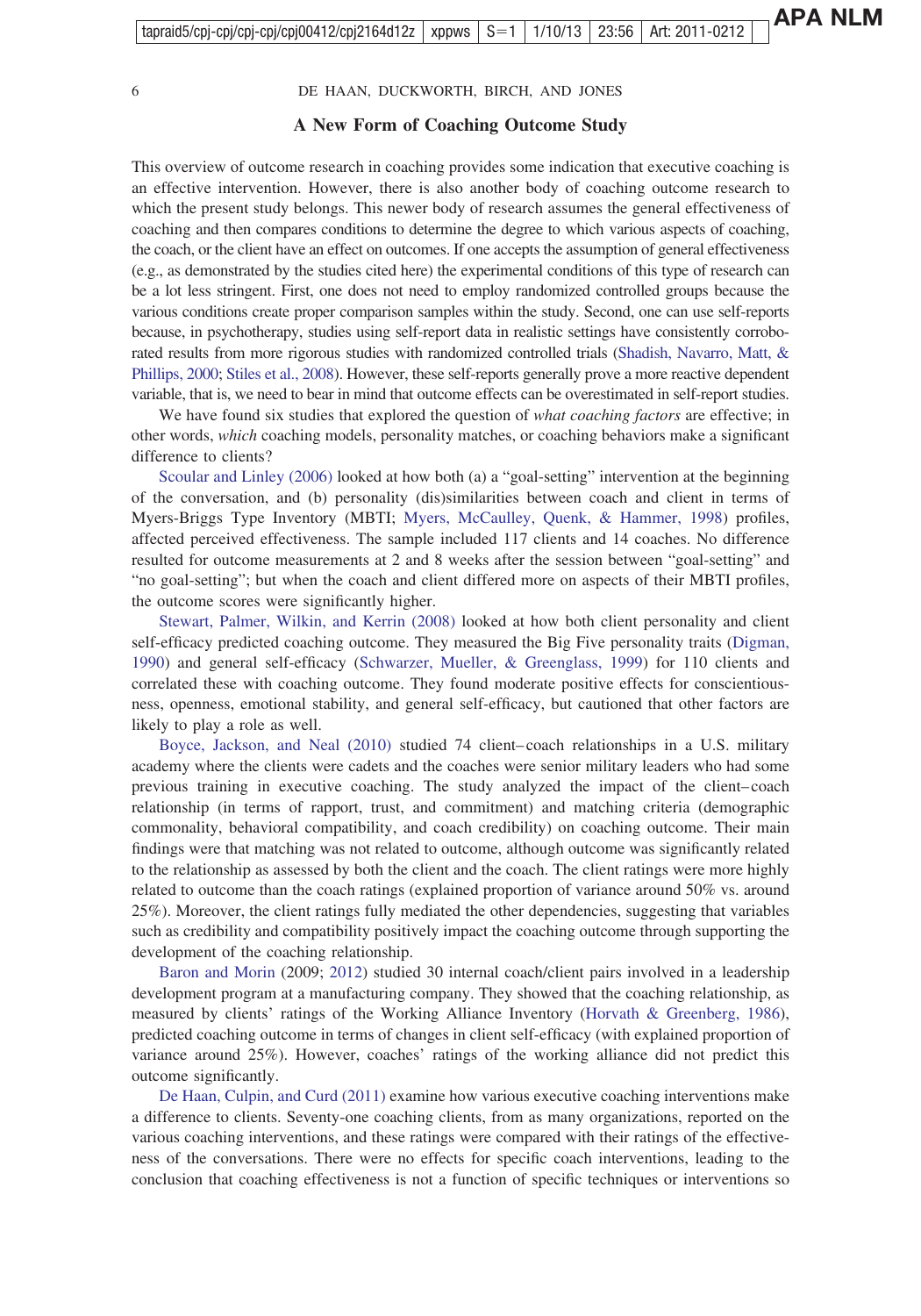much as it is a function of factors common to all coaching, such as the quality of the coaching relationship, empathic understanding, positive expectations, and so forth.

## **Present Study**

The present study examines the relative impact and importance of various common factors for 156 executive coaching clients and 34 experienced coaches. The purpose of this research is to study elements common to *all* coaching approaches (i.e., "common factors") that are likely to have the highest positive impact on clients. If clear results are found, executive coaches should be able to use the findings to improve their own clients' outcomes.

There are various taxonomies of "common factors," focusing on relationship-, client-, coach-, change-, and structure-related factors (e.g., [de Haan, 2008;](#page-16-14) [Grencavage & Norcross,](#page-16-15) [1990\)](#page-16-15). Of the various factors proposed, we have chosen as many as possible that can be measured and that have been shown in other outcome studies, across the helping professions, to make a difference. These include coach personality, client personality, a range of coach techniques common to most coaching engagements, relationship quality, and self-efficacy.

We based our predictions on the coaching outcome studies reviewed here and the prevailing idea that common factors are likely to have a differential, high impact on coaching outcomes. The most consistent effect among the common factors studied in coaching outcome research has been for the quality of the client–coach relationship, or the working alliance.<sup>2</sup>

**Fn2**

*Hypothesis 1:* The strength of the coaching relationship will predict coaching outcomes, both (a) as measured by the client, and (b) as measured by their coach.

[Scoular and Linley \(2006\)](#page-17-12) found that personality dissimilarity as measured by the MBTI was related to coaching outcome, thereby supporting the intuition that a different perspective might help most in coaching. We acknowledge that the MBTI has only "sufficient" levels of reliability and validity and is a poor predictor of managerial effectiveness, job performance, and employee commitment [\(Gardner & Martinko, 1996\)](#page-16-16). On the other hand, the MBTI is still the most frequently used psychometric instrument and has been used by previous researchers. For example [Bell's \(2006\)](#page-15-2) doctoral dissertation uses the MBTI to demonstrate for 67 clients that their profiles of perceptions of effectiveness of coaching across different dimensions vary significantly with MBTI type.

*Hypothesis 2:* Client–coach personality dissimilarity (as characterized by the MBTI profile) will predict coaching outcomes.

Research by [Anderson and Betz \(2001\)](#page-15-3) showed that a person's self-efficacy expectations have a direct bearing on their personal and career development. [Sherer and Maddux \(1982\)](#page-17-15) also found that personal self-efficacy expectations are often regarded as primary determinants of behavioral change. Within the coaching outcome literature, [Stewart et al. \(2008\)](#page-17-13) showed that general selfefficacy predicts coaching outcome, and [Evers et al. \(2006\)](#page-16-8) demonstrated that small improvements in self-efficacy can occur as a result of coaching. For the purpose of our study, we have assumed that general self-efficacy changes very little over the duration of coaching assignments.

*Hypothesis 3:* General self-efficacy of the client will predict coaching outcome.

[De Haan et al. \(2011\)](#page-16-13) found that specific coaching techniques and interventions were not related to coaching outcomes, concluding that the full range of techniques that are common to different

<sup>&</sup>lt;sup>2</sup> Working alliance, as originally defined by [Greenson \(1965\),](#page-16-17) is a measure for the strength of the coaching relationship. [Bordin \(1979\)](#page-16-18) suggested that the working alliance can be thought of as a combination of agreement on tasks, agreement on goals, and strength of bonds. Based on [Bordin's \(1979\)](#page-16-18) model, [Horvath and Greenberg](#page-16-12) [\(1986\)](#page-16-12) designed the Working Alliance Inventory with three subscales: "tasks," "goals," and "bonds," which is now the most widely used of many well-validated tools to measure the working alliance.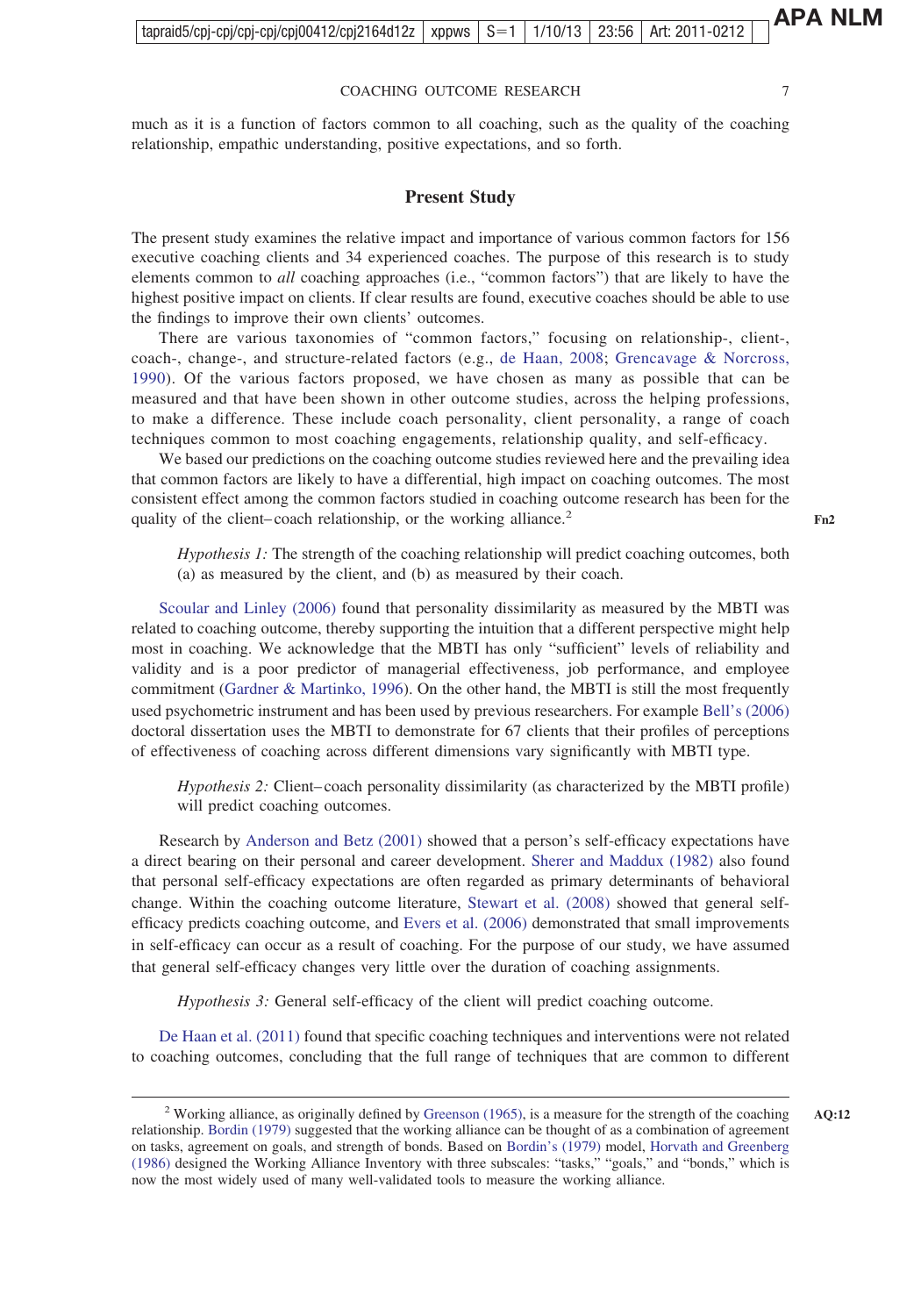methods, theoretical approaches, and specific interventions are more reliably associated with the effectiveness of coaching.

*Hypothesis 4:* The full range of coach techniques—all coaching behaviors as reported by clients—will predict coaching outcomes, and will do so approximately equally.

We propose that the client's perception of the relationship may be the key active ingredient in coaching effectiveness and a determining factor of the influence of the other active ingredients. In other words, if the relationship is bad, none of the other factors can make up for it. On the other hand, if the relationship is strong, it facilitates the effects of the other factors. The results of [Boyce](#page-16-11) [et al. \(2010\)](#page-16-11) indeed show that, in their data, the strength of the coaching relationship as seen by the client mediated the significant effects found for other variables.

*Hypothesis 5:* The strength of the coaching relationship mediates (a) the impact of client– coach personality match on coaching outcome, as stated by Hypothesis 2; (b) the impact of general self-efficacy of the client on coaching outcome, as stated by Hypothesis 3; and (c) the impact of perceived coach techniques on coaching outcome, as stated by Hypothesis 4.

[Figure 1](#page-7-0) shows the various common factors hypothesized to have a positive impact on the outcomes of coaching. This figure also demonstrates how the impact of these common factors may be mediated through the relationship, as predicted by Hypothesis 5. **F1**



<span id="page-7-0"></span>*Figure 1.* Graphical depiction of the various common factors studied as independent variables. *Note:* In our analysis, we investigate both direct influences of the independent variables on coaching outcomes (Dependencies B and C) and the probability of mediation of this influence through the strongest dependency—the coaching relationship (Dependency A plus B compared with C).

**AQ: 3**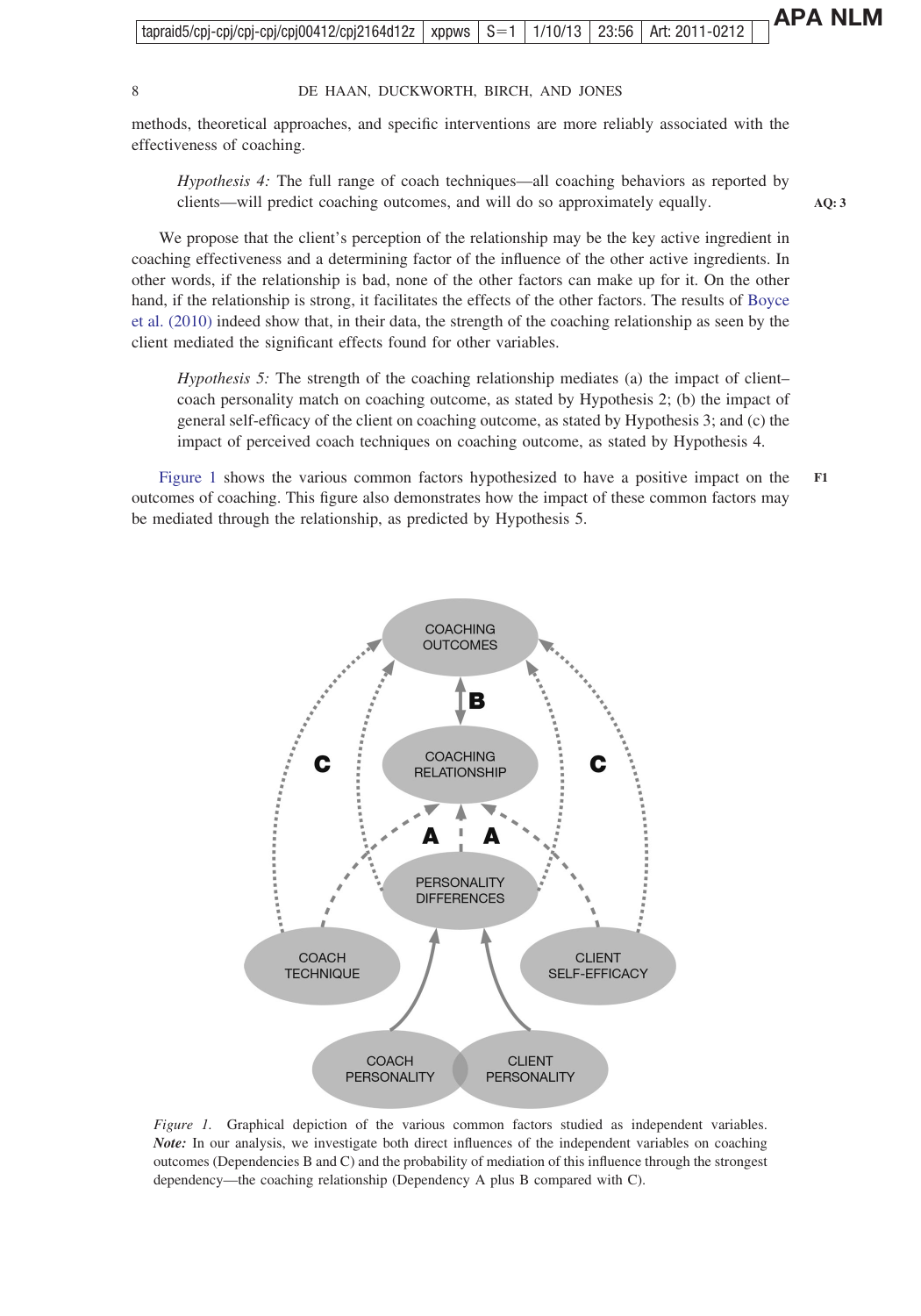## **Method**

### **Participants**

The participating client–coach pairs were selected through our own networks of experienced and qualified executive coaches. The coaches were employed by different institutions, such as Ashridge Business School and The Oxford School for Coaching and Mentoring OCM. About one third of the coach sample was self-employed. Coaches were told that we were interested in improving the effectiveness of coaching for different personality types (characterized by MBTI profiles). Each coach completed an online "coach survey" and then invited their clients to complete an online "client survey." It was made clear to both coach and client that their responses would be treated in confidence and that no individual respondent would be identified.

The coach response rate to the survey was 78.6% and the client response rate was 58.4%, a high rate that probably reflects the personal approach used to select respondents. With 34 coaches and 156 clients participating in the survey, it was possible to study 156 coaching relationships. The average experience of the coach was 10.3 years, with a minimum of 3 years and a maximum of 20 years. Seventeen (50%) of the coaches were accredited through the Ashridge Accreditation Process. This process requires the coach to submit a transcript report of a taped segment of their work, a written case study, and a live demonstration of a coaching session [\(de Haan, 2008\)](#page-16-14). The majority of remaining coaches were accredited elsewhere, with 66% of the total coach sample qualified in the use of MBTI.

Clients were mostly senior and middle managers in large organizations, with a very small minority being coaches or consultants themselves. The number of sessions that coach and client had undertaken at the point that data was collected ranged from 1 to around 100, with a mean of 8.6, with session lengths ranging from around 75 to 120 min. Data collection took place over a 12-month period from August 2008 to August 2009. Approximately 60% of clients and approximately 80% of coaches were based in the United Kingdom, although all coaches and clients were based in (wider) Europe. Most clients were male (60%), whereas the coaches were evenly split.

Coaches were given a small incentive to participate in the research: a free group supervision session at our professional coaching establishment for every 10 clients they recruited for this research (value around £175).

#### **Surveys**

The coach survey could be completed in 5 min and the client survey in no more than 20 min. After establishing the relevant background information on gender, MBTI type (administered previously), coaching credentials, and some additional items about their style, the coach survey asked coaches to rate the quality of their relationship with each of their different clients by scoring the statement "I have a very good relationship with this client" on a 7-point response scale from *strongly disagree* to *strongly agree*.

The client survey asked for name, gender, MBTI type, and questions about their coach and coaching journey, including prior expectations. The main body of the questionnaire contained four sections. The first section contained four questions requiring answers on a 7-point response scale about perceived outcomes: "your overall coaching experience," "coaching adding value," "impact of coaching on your performance at work," and "coaching enables you to achieve what you want to achieve"; the average client's perceived client coaching effectiveness was calculated as the averaged score across these four ratings (four items). The second section explored the extent to which clients perceived that they experienced a range of different interventions from their coach. This section was based upon the well-known [Heron \(1975\)](#page-16-19) model, comprising six categories of intervention styles, and five items added by the current researchers to widen the scale from just "behaviors" to include more general "interventions." The interventions included the following: (a) to be advised or told what to do by my coach, (b) for my coach to provide me with information, (c) for my coach to challenge my thoughts or actions, (d) for my coach to help me to make discoveries, (e) for my coach to support me, and (f) for my coach to help me to release emotions. The additional five items were (a) significant progress on my issues through step-by-step change, (b) significant progress on my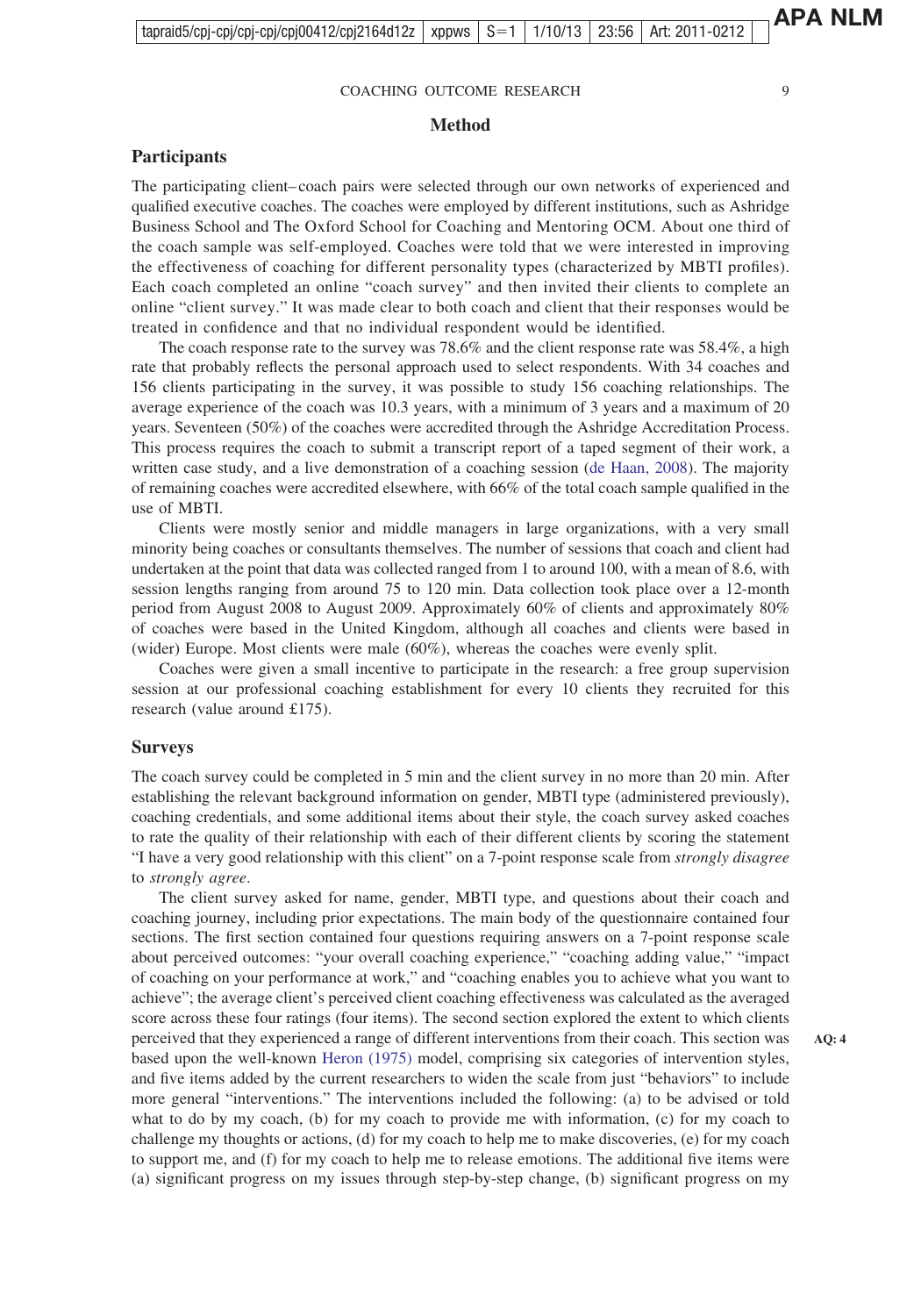issues through critical moments of insight or realization, (c) significant growth relating to outcomes/ doing, (d) significant growth relating to behaviors/being, and (e) explicit focus on my most important goals. The final developed scale of a "range of coach techniques" therefore consisted of 11 items. A reliability estimate was calculated for the scale and the Cronbach's alpha was .86, suggesting a good degree of coherence. Only the removal of the first scale item ("to be advised or told what to do by my coach") increased the Cronbach's alpha—to .87. Interestingly, coaches would intuitively agree that advisory interventions such as Item 1 are least present and least helpful in executive coaching. Overall, the full 11-item scale was used in subsequent analyses to represent the range of techniques of coaching. The third section contained an adapted version of the wellestablished Working Alliance Inventory [\(Horvath & Greenberg, 1986;](#page-16-12) 36 items). This instrument is used widely in therapy for measuring the quality of the relationship between therapist and client, and was adapted here to measure the client–coach relationship. Sample items from the 36-item WAI scale include "I believe my coach is genuinely concerned for my welfare," "I am clear as to what my coach wants me to do in these sessions," "My coach and I respect each other," and "I feel my coach is not totally honest about his or her feelings toward me." Some of the items are reversescored, for example, the last one above. In the fourth section, another well-founded instrument was used to establish the client's self-efficacy [\(Schwarzer et al., 1999;](#page-17-14) 10 items on 4-point Likert scale, range 10 to 40). Sample items from the self-efficacy scale are "I can always manage to solve difficult problems if I try hard enough," "If someone opposes me, I can find the means and ways to get what I want," and "It is easy for me to stick to my aims and accomplish my goals." All sections included space for comments or clarification, and there was a final "Comments" section, a free text box for respondents to report their perception of the effectiveness of the coaching they were engaged in.

Reliability estimates were calculated for all of the scales. The Cronbach's alphas were as follows: .90 for the four items in "average effectiveness"; .87 for the Total Working Alliance Inventory of 36 items (and for the three 12-item subscales: .86 for Task, .88 for Bond, .83 for Goal); and .83 for self-efficacy. Not all clients and coaches completed all sections of the questionnaires, although 90% of them did. This is why the *n*s in our summaries are below 156 for some variables.

To summarize, the main dependent variable was "average effectiveness" (the average of four different outcome items rated by the client), and the independent variables were the coaching relationship (as assessed by coach and client independently), the MBTI-preferred "types" of coach and client, the self-efficacy of the client, and the range of coaching techniques. All scale scores were computed as the sum of all item responses. Descriptive statistics, reliability estimates, and intercorrelations are reported in [Table 1.](#page-10-0) [Table 2](#page-11-0) shows descriptive statistics for client and coach MBTI scores.

**T1-2, AQ:5**

#### **Results**

The model specified in [Figure 1](#page-7-0) ideally would be tested using one overarching model through the use of structural equation modeling. However, given the somewhat exploratory nature of this research, and the degree of uncertainty surrounding the precise nature of the relationships, we have analyzed these data using several bivariate correlations. We acknowledge that proceeding in this way inflates the probability of the Type II error rate, and thus in order to compensate for this, we will use a Bonferroni-corrected significance level of .007 to assess the results. As shown in [Table](#page-10-0) [1,](#page-10-0) six out of the seven correlations with perceived effectiveness remained significant at this more stringent alpha level.

We found strong positive correlation,  $r = .61$  ( $n = 155$ ,  $p < .001$ ), between the client's experienced overall working alliance and the effectiveness of the coaching as measured by the client, and similar correlations for the three working-alliance subscales, but no correlation between the coach's measure of relationship with the client's estimate of the relationship,  $r = .13$  ( $n = 130$ ,  $p = .13$ ). Hypothesis 1, therefore, was confirmed with regard to the client's rating of the relationship, for all aspects of the standard Working Alliance Inventory (for task,  $r = .63$ ,  $n = 155$ ,  $p < .001$ ; for goal,  $r = .57$ ,  $n = 155$ ,  $p < .001$ ; for bond,  $r = .47$ ,  $n = 155$ ,  $p < .001$ ). This is consistent with the studies by [Boyce et al. \(2010\)](#page-16-11) and [Baron and Morin \(2009\),](#page-15-0) although these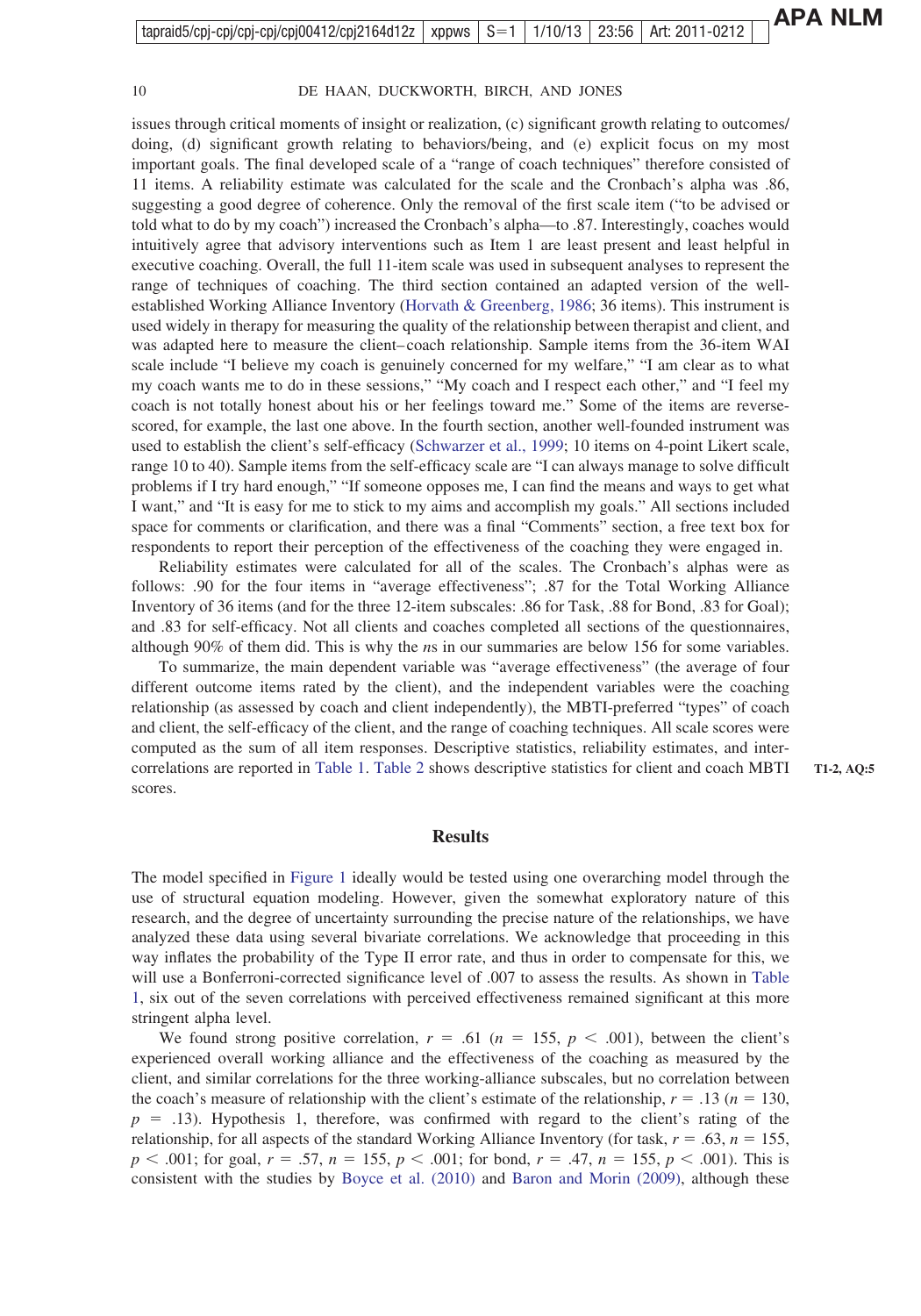$\frac{1}{2}$  tapraid5/cpj-cpj/cpj-cpj/cpj00412/cpj2164d12z xppws  $\frac{1}{2}$  S=1 | 1/10/13 23:56 Art: 2011-0212 | **APA NLM** 

#### COACHING OUTCOME RESEARCH 11

**AQ: 6**

|                                                    |           |     |   |           |                                                            |         |   |                         |   | r |   |   |    |
|----------------------------------------------------|-----------|-----|---|-----------|------------------------------------------------------------|---------|---|-------------------------|---|---|---|---|----|
| Variable                                           | Items $N$ |     | M | SD        | Range                                                      | 1       | 2 | $\overline{\mathbf{3}}$ | 4 | 5 | 6 | 7 | -8 |
| 1. Client's perceived coaching<br>effectiveness    |           |     |   |           | 4 155 23.89 3.15 10 - 28 .90                               |         |   |                         |   |   |   |   |    |
| 2. Coach's perceived strength                      |           |     |   |           |                                                            |         |   |                         |   |   |   |   |    |
| of relationship                                    |           | 130 |   | 6.07 0.92 | $3 - 7$                                                    | $.13 -$ |   |                         |   |   |   |   |    |
| 3. Total WAI                                       |           |     |   |           | 36 155 214.70 25.19 112-252 .61** .16 .87                  |         |   |                         |   |   |   |   |    |
| 4. Client's WAI – Task                             | 12.       |     |   |           | 155 71.79 8.41 42-84 63** 17.92** 86                       |         |   |                         |   |   |   |   |    |
| 5. Client's WAI – Goal                             |           |     |   |           | 12 155 71.92 10.88 20-84 57** 16.90** 85** 88              |         |   |                         |   |   |   |   |    |
| 6. Client's WAI – Bond                             |           |     |   |           | 12 155 70.99 8.71 39-84 .47** 01 .88** .68** .63** .83     |         |   |                         |   |   |   |   |    |
| 7. Client's self-efficacy                          | 10        |     |   |           | 151 22.86 3.86 11-30 .25** .12 .38** .36** .39** .30** .83 |         |   |                         |   |   |   |   |    |
| 8. Client's perceived range of<br>coach techniques | 11        |     |   |           | $146$ 63.94 8.69 22–77 52** 12.67** 65** 55** 61** 23** 88 |         |   |                         |   |   |   |   |    |

*Descriptive Statistics, Reliability Estimates, and Intercorrelations Among Study Variables*

*Note.* Cronbach alphas of every multi-item variable are on the diagonal in the intercorrelations section of the table.  $WAI = Working$  Alliance Inventory.

<span id="page-10-0"></span>Table 1

studies also found a significant correlation between coach rating of the relationship and client rating of coaching outcome. Our result is similar to what has been found in psychotherapy (see, e.g., [Horvath & Symonds, 1991,](#page-16-20) where client ratings—and not therapist ratings—of the alliance are the best predictor of outcome). It appears from our results that the correlation with client-rated outcome is slightly higher for the task aspects of the relationship (clarity and mutual agreement on the tasks, strength of collaboration, etc.). Computation of Fisher's *r*-to-*z* transformation showed that the relationship between the task aspects of the relationship was significantly stronger compared with the bond aspects ( $Z = 2.01$ ,  $p = .04$ ), but the differences between task and goal, and between goal and bond, were not significantly different  $(Z = 0.82, p = .41; Z = 1.19, p = .23$ , respectively). The overall correlation with the working alliance scale of  $r = .61$  ( $n = 154$ ,  $p < .001$ ) counts as a strong relationship [\(Cohen, 1988\)](#page-16-21). However the coach measure of relationship strength does not correlate with self-efficacy  $(r = .13, n = 126, p = .17)$ .

Hypothesis 2 was not borne out in any way. First, we used *t* tests to evaluate differences in the reported outcome of coaching for each of the four MBTI client personality dichotomies, the extraversion-introversion (E/I) dichotomy ( $n = 77, 65$ ), the sensing-intuiting (S/N) dichotomy ( $n =$ 64, 78), the thinking-feeling (T/F) dichotomy  $(n = 86, 53)$ , and the judging-perceiving (J/P) dichotomy ( $n = 82, 57$ ; [Myers et al., 1998\)](#page-16-9) and found none. We then conducted *t* tests to evaluate differences in the reported outcome of coaching for the coaches' MBTI dichotomies,  $E/I$  ( $n = 70$ , 76), S/N ( $n = 16$ , 130), T/F ( $n = 24$ , 122), J/P ( $n = 41$ , 105) and found no significant differences at  $p = .05$ . The T/F comparison was verging on significance,  $t(143) = 2.83$ ,  $p = .08$ , and showed a more favorable client-rated outcome for coaches who had an F ( $M = 24.41$ ,  $SD = 2.41$ ) as opposed to T ( $M = 22.57$ ,  $SD = 4.65$ ) preference. Finally, we used correlation to look for evidence of differences in client-rated outcome depending on degrees of separation between coach and client types on the MBTI (as a measure of personality mismatch) and found none. We also used a *t* test to investigate the impact of matching and mismatching the coach and client MBTI "tempera-ments" [\(Myers et al., 1998;](#page-16-9)  $n = 104$ ) and found no difference. This discrepancy with the results found by [Scoular and Linley \(2006\)](#page-17-12) may be due to differences in the design of the two studies: Our data comes from longer term coaching relationships, whereas the data from [Scoular and](#page-17-12) [Linley \(2006\)](#page-17-12) came from one-off 30-min sessions, where it is possible that the impact of matching might be more significant as they are essentially first meetings. In addition, in Scoular and Linley's sample of just 14 coaches, the relatively high numbers of N types compared with

<sup>\*\*</sup>  $p < .01$ .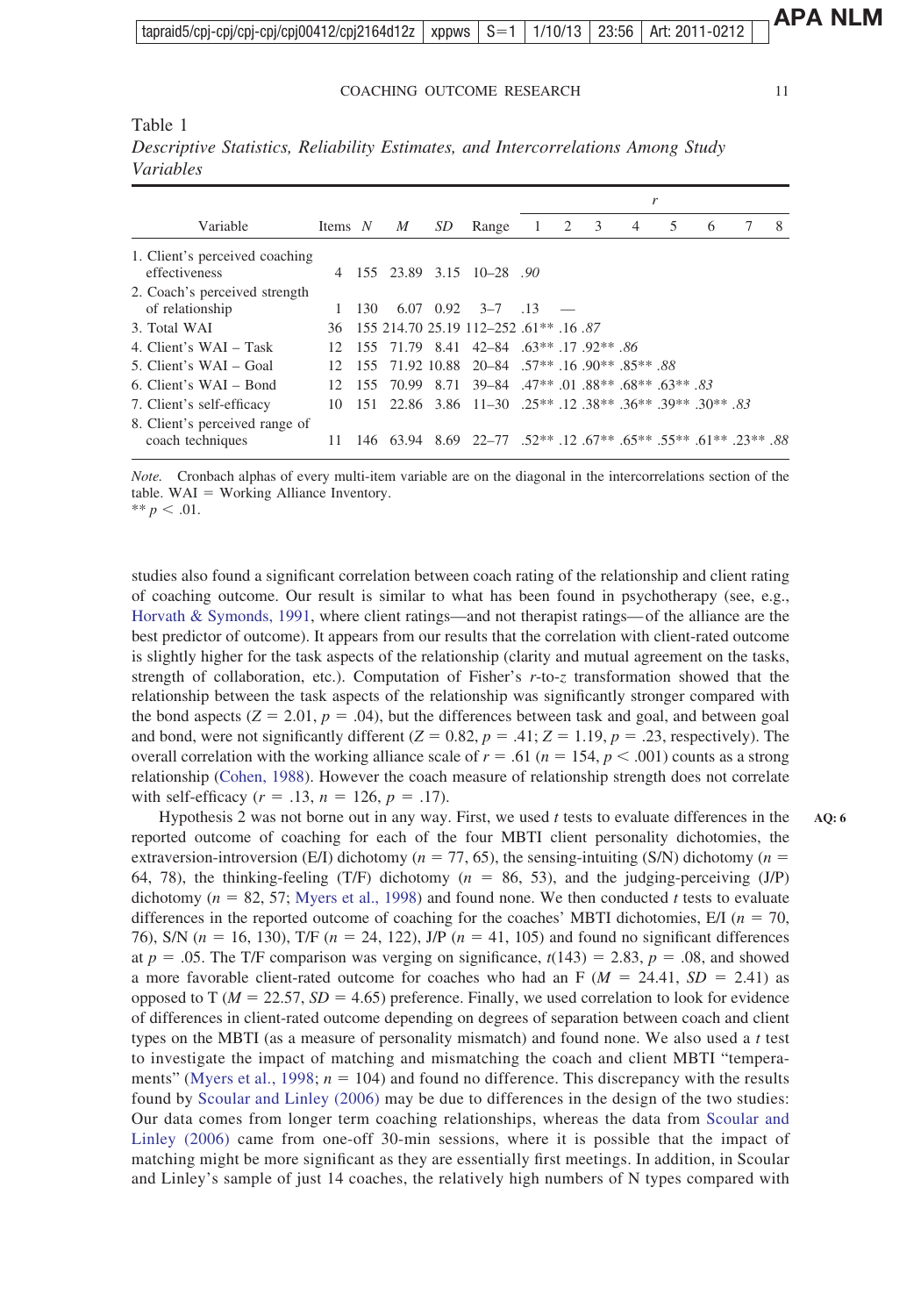tapraid5/cpj-cpj/cpj-cpj/cpj00412/cpj2164d12z xppws S=1 1/10/13 23:56 Art: 2011-0212 **APA NLM** 

12 DE HAAN, DUCKWORTH, BIRCH, AND JONES

|                                            | Client |            | Coach |            |
|--------------------------------------------|--------|------------|-------|------------|
|                                            | Count  | Percentage | Count | Percentage |
| <b>ENFJ</b>                                | 6      | 3.8        | 18    | 11.5       |
| <b>ENFP</b>                                | 11     | 7.1        | 25    | 16.0       |
| <b>ENTJ</b>                                | 15     | 9.6        |       |            |
| <b>ENTP</b>                                | 9      | 5.8        | 12    | 7.7        |
| <b>ESFJ</b>                                | 10     | 6.4        | 10    | 6.4        |
| <b>ESFP</b>                                | 5      | $3.2\,$    |       |            |
| <b>ESTJ</b>                                | 15     | 9.6        | 6     | 3.8        |
| <b>ESTP</b>                                | 5      | 3.2        |       |            |
| <b>INFJ</b>                                | 5      | 3.2        |       |            |
| <b>INFP</b>                                | 7      | 4.5        | 69    | 44.2       |
| <b>INTJ</b>                                | 15     | 9.6        | 6     | 3.8        |
| <b>INTP</b>                                | 9      | 5.8        |       |            |
| <b>ISFJ</b>                                | 5      | 3.2        |       |            |
| <b>ISFP</b>                                | 5      | 3.2        |       |            |
| <b>ISTJ</b>                                | 12     | 7.7        |       |            |
| <b>ISTP</b>                                | 7      | 4.5        |       |            |
| Extraversion versus introversion (E vs. I) |        |            |       |            |
| $\mathbf E$                                | 77     | 49.4       | 70    | 44.9       |
| I                                          | 65     | 41.7       | 76    | 48.7       |
| Sensing versus intuiting (S vs. N)         |        |            |       |            |
| S                                          | 64     | 41.0       | 16    | 10.3       |
| $\mathbf N$                                | 78     | 50.0       | 130   | 83.3       |
| Thinking versus feeling (T vs. F)          |        |            |       |            |
| $\mathbf T$                                | 86     | 55.1       | 24    | 15.4       |
| $\mathbf F$                                | 53     | 34.0       | 122   | 78.2       |
| Judging versus perceiving (J vs. P)        |        |            |       |            |
| $_{\rm J}$                                 | 82     | 52.6       | 41    | 26.3       |
| ${\bf P}$                                  | 57     | 36.5       | 105   | 67.3       |

<span id="page-11-0"></span>

| Table 2 |                                                |  |
|---------|------------------------------------------------|--|
|         | Client and Coach MBTI Preferences and Profiles |  |

*Note.*  $MBTI = Mvers-Briggs Type Inventory.$ 

S types may play a role in confounding the results (Anne Scoular, personal communication, January 27, 2010).

Although these MBTI findings are significant for our sample, the combination of a lack of robustness in using MBTI as a psychometric measure of personality, and the required sample size to give appropriate statistical power for the likely effect sizes, makes us recognize the need for further work to be carried out in order for results to be conclusive. We are already working to increase the sample size in our next research program.

Hypothesis 3 was supported by a significant correlation of  $r = .61$  ( $n = 150$ ,  $p = .002$ ) between the clients' self-efficacy and the client outcome measure. Again, this confirms well-established results in a related field: a significant correlation between self-efficacy and perceived outcome in self-regulated learning (see, e.g., [Schunk, 1990\)](#page-17-16).

Hypothesis 4 was also supported in that the range of techniques that clients perceive they get in their coaching affects their perceived outcome. The Pearson's correlation value of  $r = .52$  ( $n =$  $145$ ,  $p < .001$ ) between the scale representing a range of coach techniques and working alliance was moderate, positive, and significant.

Hypothesis 5 states that the strength of the coaching relationship mediates the influence of (a) personality differences, (b) client self-efficacy, and (c) coach techniques on coaching outcomes.

**AQ: 7**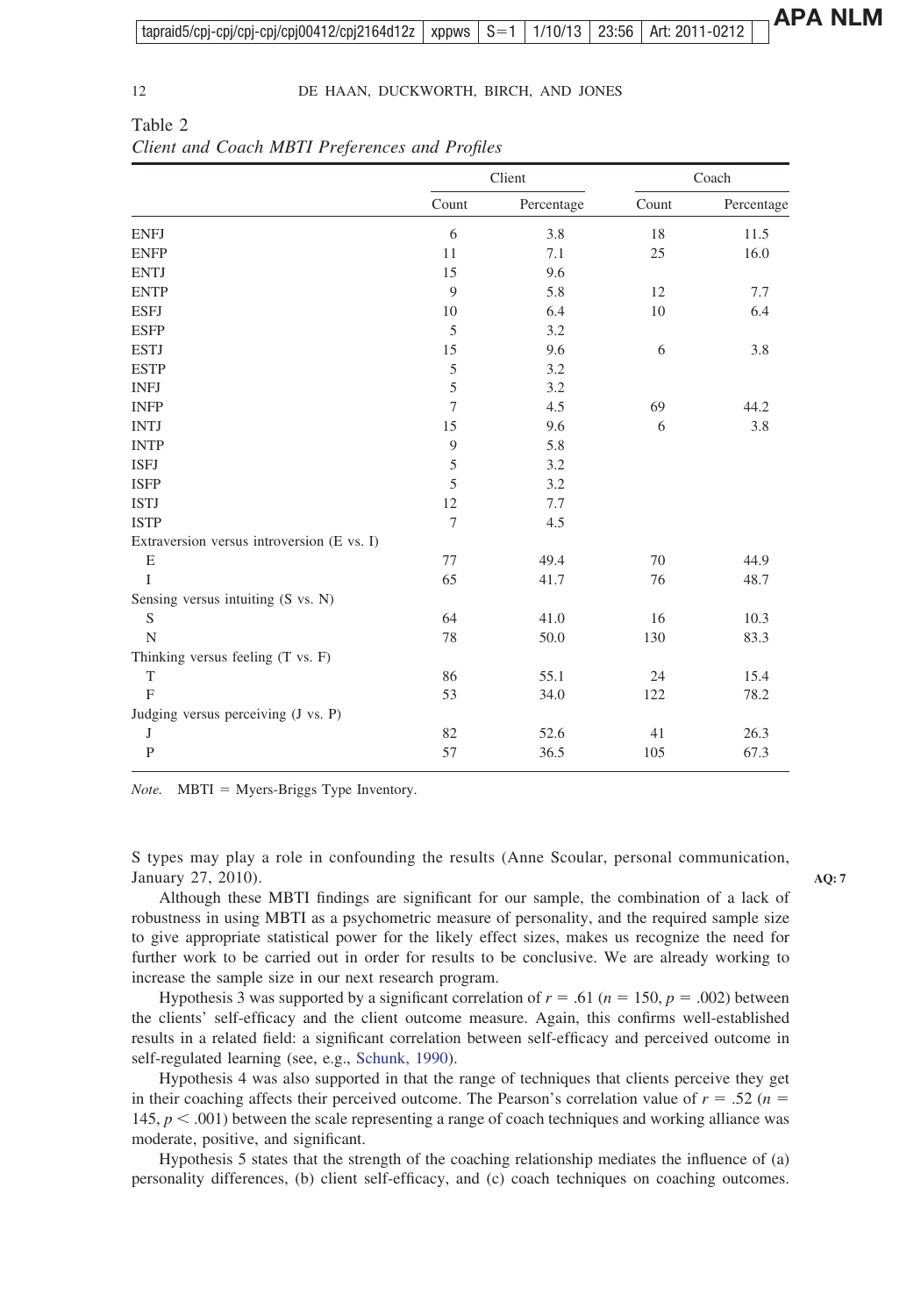Personality differences were shown not to predict outcome, so hypothesis 5(a) is not relevant and cannot be supported. We used mediation analysis [\(Baron & Kenny, 1986\)](#page-15-4) to regress self-efficacy and working alliance on client-rated coaching outcome. Working alliance,  $\beta = .60$ ,  $t(146) = 8.51$ ,  $p < .01$ , was significantly related to coaching outcome, and self-efficacy became nonsignificant,  $\beta = .02$ ,  $t(146) = .033$ ,  $p = .74$ . The results of Sobel's test showed that the parameter estimate for the relationship between self-efficacy and client-rated coaching outcome became nonsignificant in the mediated condition,  $Z = 4.46$ ,  $p < .01$ , indicating that the working alliance fully mediated the relationship between self-efficacy and coaching outcome [\(Baron & Kenny, 1986\)](#page-15-4), providing support for Hypothesis 5b (see [Table 3\)](#page-12-0).

Similarly, when the perceived range of coach techniques and working alliance were regressed on client-rated coaching outcome, working alliance,  $\beta = .51$ ,  $t(142) = 6.04$ ,  $p < .01$ , was significantly related to coaching outcome and the range of coach techniques remained significant but was weaker,  $\beta = 0.21$ ,  $t(142) = 2.49$ ,  $p < .05$ . The results of the Sobel's test showed that the parameter estimate for the relationship between range of coach techniques and coaching outcome was significantly lower in the mediated condition than in the nonmediated condition,  $Z = 7.35$ ,  $p \leq 0.01$ , indicating that the working alliance partially mediated the relationship between perceived range of coach techniques and coaching outcome, providing partial support for Hypothesis 5c (see [Table 4\)](#page-13-0). This result is similar to those of [Baron and Morin \(2009\)](#page-15-0) and [Boyce et al. \(2010\),](#page-16-11) who also found that the relationship mediates significantly the other independent variables that correlate with perceived coaching outcome.

## **Discussion**

The research confirms Hypothesis 1(a), Hypothesis 3, Hypothesis 4, and Hypothesis 5 (b-c) on the impact of common factors on coaching outcome. We have found strong indications that the coaching relationship (or, to be more precise, the working alliance), as rated by the client, correlates with client-rated coaching outcome to a considerable degree. As always with statistical correlation, we need to realize that this does not imply causality; that is, coaching outcome may predict a strong relationship just as much as the relationship may predict good coaching outcome (see the doubleheaded arrow "B" in [Figure 1\)](#page-7-0).

<span id="page-12-0"></span>Table 3

*Mediated Regression Results Testing Hypothesis 5b With Standardized Regression Coefficients*

| Predictor (IV)   | Mediator working alliance | Coaching outcome (DV) |
|------------------|---------------------------|-----------------------|
| Step 1           |                           |                       |
| Self-efficacy    |                           | $.25**$               |
| $R^2$            |                           | $0.06**$              |
| Step 2           |                           |                       |
| Self-efficacy    | $.38*$                    |                       |
| $R^2$            | $.15*$                    |                       |
| Step 3           |                           |                       |
| Self-efficacy    |                           | .02                   |
| Working alliance |                           | $.60**$               |
| $R^2$            |                           | $.37**$               |
| F                |                           | $43.83**$             |
| df               |                           | 2,146                 |
| Sobel test       |                           | $4.46*$               |

*Note.*  $DV =$  dependent variable;  $IV =$  independent variable.

 $* p < .05$  (two-tailed).  $* p < .01$  (two-tailed).

**T3,AQ:8**

**T4**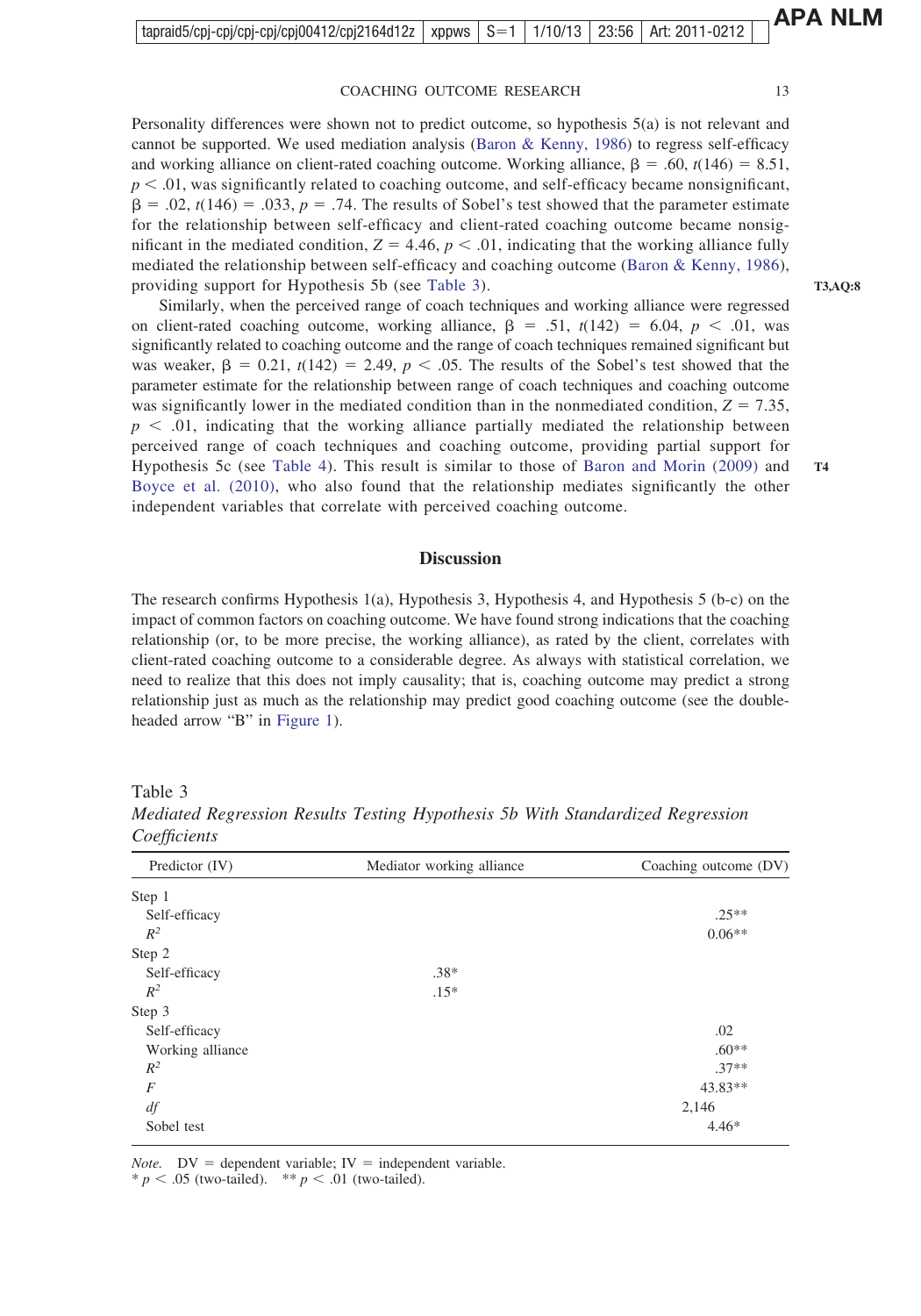<span id="page-13-0"></span>

| Predictor (IV)     | Mediator working alliance | Coaching outcome (DV) |
|--------------------|---------------------------|-----------------------|
| Step 1             |                           |                       |
| Coaching behaviors |                           | $.57**$               |
| $R^2$              |                           | $.33**$               |
| Step 2             |                           |                       |
| Coaching behaviors | $.69**$                   |                       |
| $R^2$              | $.48**$                   |                       |
| Step 3             |                           |                       |
| Coaching behaviors |                           | $.21*$                |
| Working alliance   |                           | $.51***$              |
| $R^2$              |                           | $.46**$               |
| F                  |                           | 61.33                 |
| df                 |                           | 2,142                 |
| Sobel test         |                           | $7.35**$              |

*Mediated Regression Analyses Testing Hypothesis 5c With Standardized Regression Coefficients*

*Note.*  $DV =$  dependent variable;  $IV =$  independent variable.

 $* p < .05$  (two-tailed).  $* p < .01$  (two-tailed).

We have also found indications that client self-efficacy and perceived range of coach techniques predict client-rated coaching outcome. The broader the range of coaching techniques used by the coach, the better the perceived outcome. This may indicate that those coaches who have a more pronounced or broader range of expertise and employ more techniques with their clients achieve more favorable outcomes in their clients' eyes.

We have found no evidence for a differential impact of either client personality or client–coach personality matching. This means our results confirm those by [Boyce et al. \(2010\)](#page-16-11) and [Baron and](#page-15-0) [Morin \(2009\)](#page-15-0) regarding the coaching relationship, and those by [Stewart et al. \(2008\)](#page-17-13) in the area of self-efficacy. We have not been able to confirm the findings in the area of personality matching by [Scoular and Linley \(2006\).](#page-17-12)

All our significant results have been from predictor variables that were rated by the client. The dependent variable, coaching outcome, was also rated by the client. This means we cannot be sure of independence. In other words, what we have found may be entirely ascribable to "common methods" bias [\(Meade, Watson, & Kroustalis, 2007\)](#page-16-22), that is, more positively or optimistically inclined clients may have registered more optimistic answers on *all* questionnaires, and may thus have mapped out an effect that is entirely unrelated to the executive-coaching assignments that we are studying. This may equally hold for other studies that use client or coach measures as outcome and predictor variables, as noted in the introduction of this article. However, even if some of the results are due to common-methods bias, then they are still important to notice as a "placebo" effect: More hopeful or more optimistic clients will find they achieve better results as clients of coaching.

Whether or not influenced by common methods, we have found convincing indicators of the importance of certain common factors in executive coaching—in particular, the coaching relationship as viewed by the client. On the other hand, there are no indications for a differential impact of matching on the MBTI personality instrument. This would indicate that client–coach matching in terms of personality or demographics might be overstated in the literature. It might be more important to focus on coach selection—in terms of qualifications, accreditation, and supervision records—than on client–coach matching, as [Wycherley and Cox \(2008\)](#page-17-17) also suggest. The only form of matching between coach and client that this research has found indirect support for is that of engaging the client's first impression of the coaching relationship, from a preliminary meeting or trial session with the coach, after which the client determines whether to proceed with that coach or not.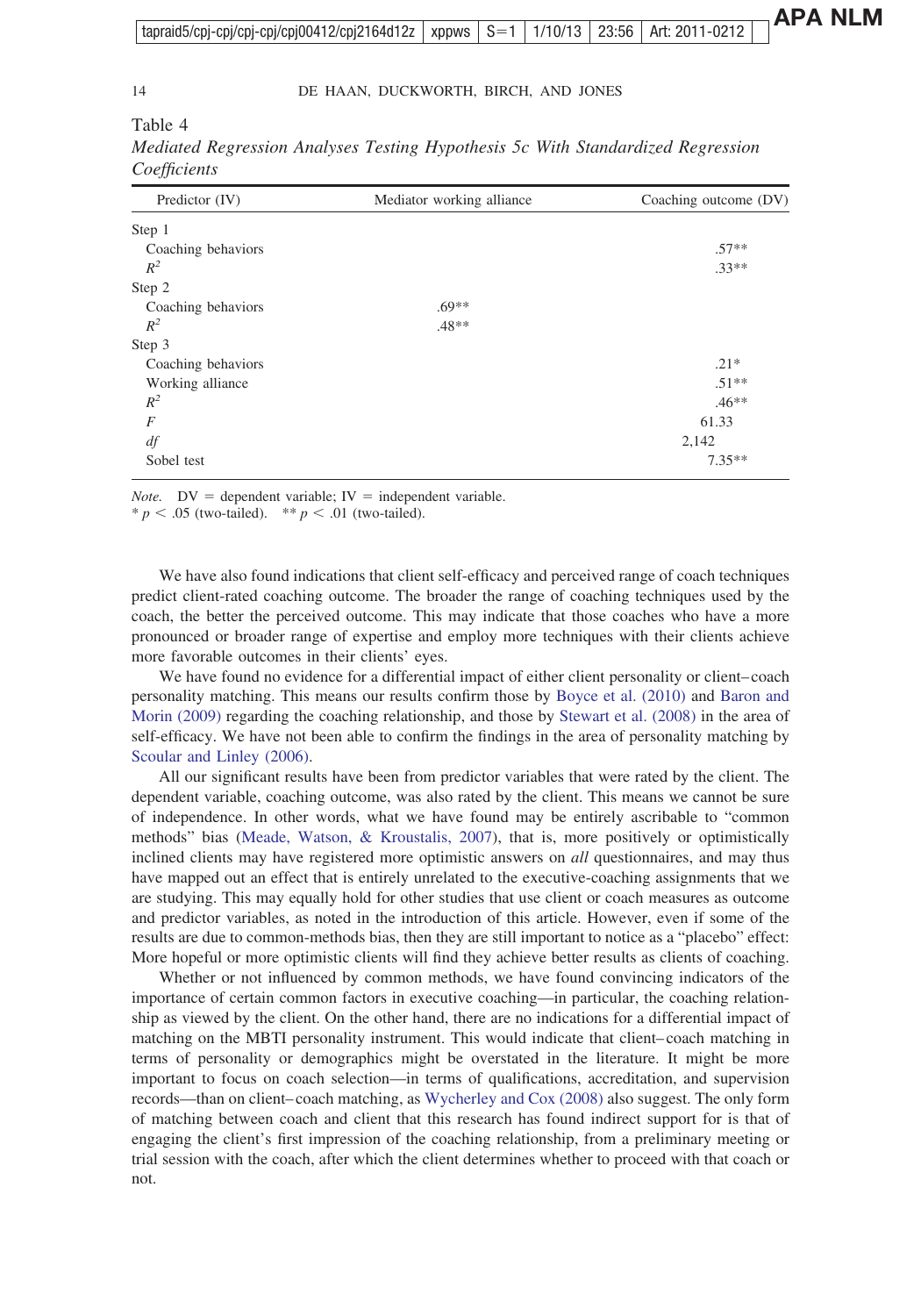By contrast with these findings related to personality characteristics, we have found no indications that the importance of the coaching relationship (as judged by the client) has been overstated in the coaching profession: The working-alliance scores by clients in this study predict 25% of total proportion of variance of coaching outcome (see [Table 1\)](#page-10-0). Although the quality of the experienced relationship seems to be crucial, the ability to self-motivate ("general self-efficacy") also seems to be significant (this amounts to around 4% of proportion of variance, according to [Table 1\)](#page-10-0).

Although this has been found before in psychotherapy (Horvath  $\&$  Symonds, 1991), we think it is fascinating that despite the high predictive value of the client estimate of the coaching relationship, the coach estimate of that same relationship neither correlates with the coaching outcomes nor with the strength of the relationship as measured by the client. However much we emphasize the importance of the coaching relationship for effectiveness, we must also emphasize that client and coach have their own unique experience of their relationship and may judge it differently, as the low correlation between their relationship estimates also indicates. This suggests that coaches may not be as "in tune" with their clients as they typically assume. It may also help coaches to appreciate the extent to which their experience in coaching can differ from that of their client and, as a result, to apply a more open-minded curiosity about how the client feels, both about the coaching relationship and about their progress in coaching. It is our experience that this discovery can be a huge insight for a practicing coach at any stage in their career. Finding out the client's experience, by using the Working Alliance Inventory and encouraging frankness, appears to be a way of resolving that dilemma. However, for a coach to inquire into the client's estimate of the relationship also has an impact on that relationship: Coach and client are both not only observers but also key players within the coaching relationship. Moreover, reflecting on this relationship, clients might be polite, defensive, avoidant, or otherwise unfocused in their answers to their coach. For convenience, the coaching literature speaks about "the coaching relationship," which suggests that there are relational aspects that client and coach hold in common. However, the relationship between coach and client only exists in their respective minds (and in the minds of outside observers), causing them to represent "it" in a completely independent way and moreover evaluate "it" completely independently and according to highly personal criteria and expectations. Research into therapeutic relationships shows, time and time again, that there is no one thing called "*the* helping relationship" as it is perceived and evaluated independently by clients, therapists, and, indeed, observers (see, e.g., [Horvath & Marx, 1990;](#page-16-23) [Horvath & Symonds, 1991\)](#page-16-20).

This research shows that although helping conversations including executive coaching are probably generally quite effective, nevertheless, the two partners in conversation, possibly due to their different roles, may be largely out of touch with each other's experience of the relationship. This is a serious matter, particularly when that same relationship, as experienced by the client, is such a strong predictor of effectiveness. Although an effective coach can probably gauge quite well what the client's feelings are regarding events *outside* the room, to gauge the client's feelings regarding what expires *inside* the room is an altogether different matter. We believe it would be useful to find a way of measuring what client's perceptions of the coaching relationship are in real time, that is, during the coaching intervention, in such a way that that same relationship is not negatively affected (as [Miller, Duncan, Brown, Sorrell, & Chalk, 2006,](#page-16-24) have also tried to do for psychotherapy).

## **Limitations**

Although our key findings seem fairly robust, there are certain limitations that lead to our recommendation of further research. They affect practically all coaching research, including ours. The fact remains that, in this emerging profession of executive coaching, researchers have not been able to achieve the "gold standard" of therapy outcome research, namely, randomized controlled trials with qualified professionals and independent outcome criteria [\(Wampold, 2001\)](#page-17-2). In this particular study, this means that we have assumed general effectiveness of executive coaching, an assumption that was based on preliminary indications in coaching outcome studies and on the more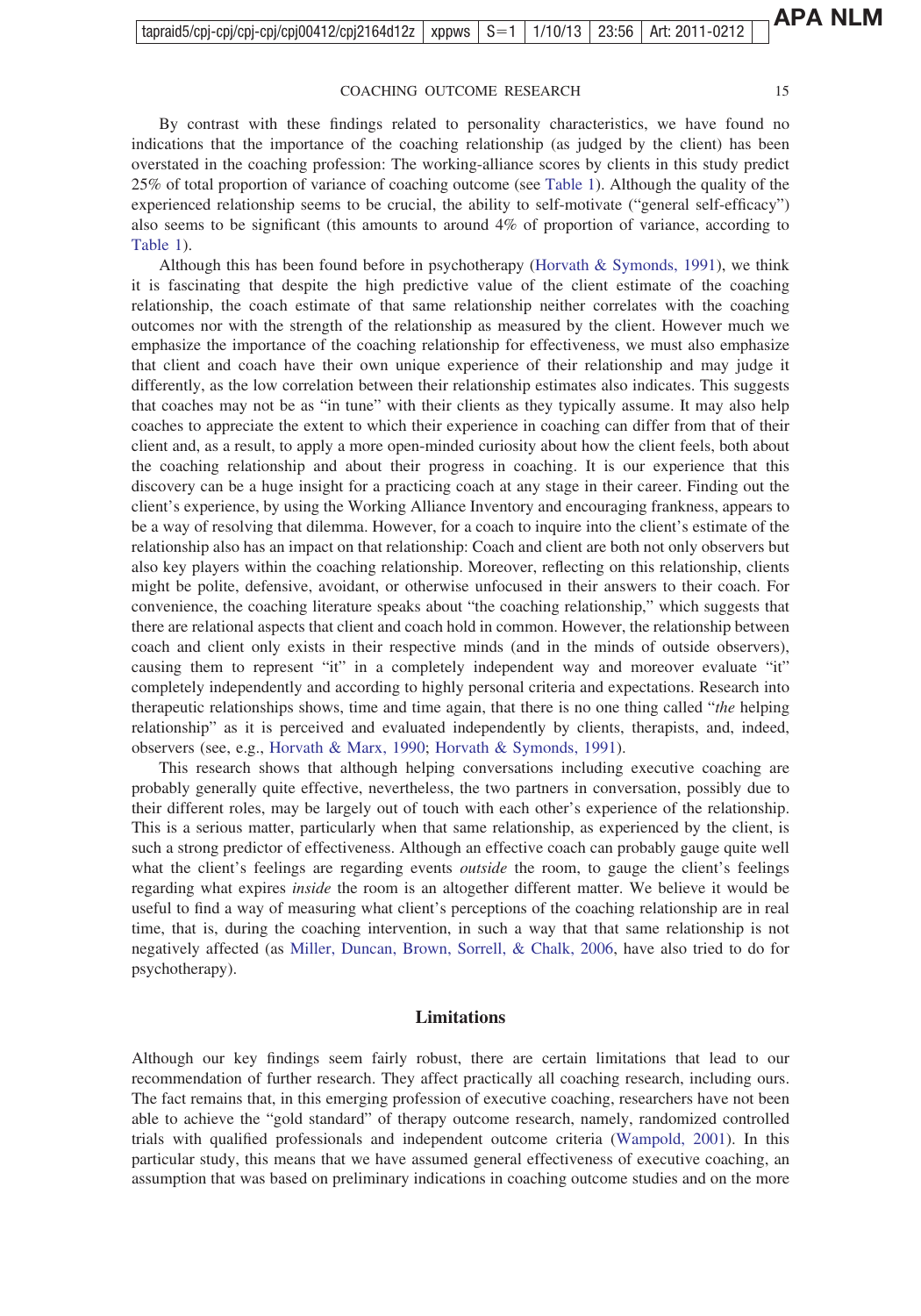rigorous outcome studies in psychotherapy. Second, we have not been able to suggest objective criteria for outcome, such as the assessment by independent outsiders on a well-validated instrument, so that we run the risk of "common-methods" or "same-source" bias on some of our variables. [Ely, Boyce, Zaccaro, Hernez-Broome, and Whyman \(2010\),](#page-16-25) in their overview study of coaching outcome research designs, also warn about common-methods bias. Third, a limitation of our design is that every coaching relationship studied was measured only once, and at a random stage of development, in terms of number of sessions. Fourth, the nested design meant that, on average, a little over four coaching relationships involved the same coach, and we had insufficient statistical power to do hierarchical linear modeling. This affects, in particular, the variables provided by the coaches: the coaches' perceived strengths of the relationship and the coaches' MBTI scores, and hence the conclusions on MBTI matching. Fifth, we employed different scales for the assessment of the working alliance for coaches and their clients. Even if this is the first larger scale study with reports from both client and coach, the sample is still limited and not all measures (particularly those regarding the coaching relationship) have been the same between client and coach.

In summary, we believe there is certainly more research needed into coaching outcome, in particular in the area of the personality of coach and client, and personality matching. As some of our calculations have shown, we need greater statistical power on the impact of personality and relationship, so that we can look more closely into key aspects such as the MBTI preferences of coaches, and relational aspects such as "agreement on task," "agreement on goal," and "bond" as seen by both clients and coaches. We are already well underway with a new project that will have well over 1,500 participants and that will use the same relationship measure for client and coach.

#### **Conclusions**

This is one of the first studies to systematically explore and compare the contribution of various factors—the so-called common factors—that are deemed to predict coaching effectiveness. The study has found evidence for the central importance of the quality of the working relationship (the "working alliance") as seen from the perspective of the client, for the importance of the full range of coach techniques as seen from the perspective of the client, and of general self-efficacy of the client who comes to the coaching relationship. In addition, it suggests that personality factors and personality matching are likely to play a lesser role as a predictor of success in executive coaching. These are important findings that may guide the development of the profession and the choices that are made in the recruitment, development, deployment, and matching of executive coaches. Theoretically, these findings are also significant in that they indicate that the concrete skills, actions, or personalities of individuals may be less important to outcome than what these individuals create "in between" themselves, that is, the strength of their working alliances. This means we have to define and model the coaching *relationship* alongside coaching approaches, skills, and techniques, as has been done so extensively up to now.

#### **References**

<span id="page-15-3"></span>Anderson, S. L., & Betz, N. E. (2001). Sources of social self-efficacy expectations: Their measurement and relation to career development. *Journal of Vocational Behavior, 58,* 98–117. doi[:10.1006/jvbe.2000.1753](http://dx.doi.org/10.1006/jvbe.2000.1753)

<span id="page-15-0"></span>Baron, L., & Morin, L. (2009). The coach–coachee relationship in executive coaching: A field study. *Human Resource Development Quarterly, 20,* 85–106. doi[:10.1002/hrdq.20009](http://dx.doi.org/10.1002/hrdq.20009 )

- <span id="page-15-1"></span>Baron, L., & Morin, L. (2012). The working alliance in executive coaching: Its impact on outcomes and how coaches can influence it. In E. de Haan & C. Sills (Eds.), *Coaching relationships* (pp. 213–226). Farringdon, UK: Libri.
- <span id="page-15-4"></span>Baron, R. M., & Kenny, D. A. (1986). The moderator-mediator variable distinction in social psychological research: Conceptual, strategic, and statistical considerations. *Journal of Personality and Social Psychology, 51,* 1173–1182. doi[:10.1037/0022-3514.51.6.1173](http://dx.doi.org/10.1037/0022-3514.51.6.1173 )

<span id="page-15-2"></span>Bell, S. E. (2006). Myers-Briggs Type Indicator and executive coaching: Participants' self-perceptions about the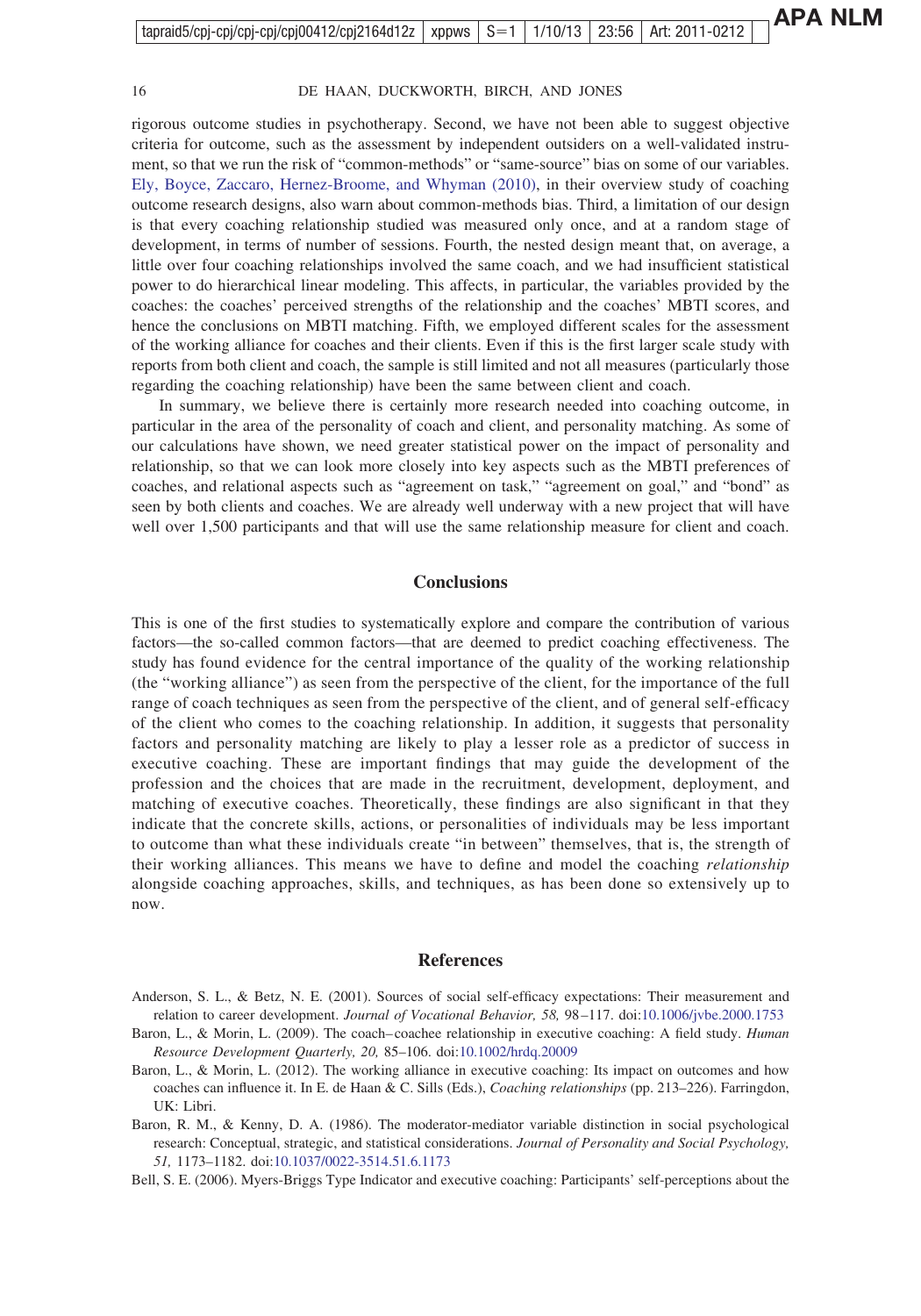<span id="page-16-2"></span>effectiveness of the two when used together. *Dissertation Abstracts International: Section B: The Sciences and Engineering, 66,* 3980B.

- <span id="page-16-0"></span>Berglas, S. (2002). The very real dangers of executive coaching. *Harvard Business Review, 80,* 86–92.
- <span id="page-16-18"></span>Bordin, H. (1979). The generalizability of the psychoanalytic concept of the working alliance. *Psychotherapy: Theory, Research & Practice, 16,* 252–260. doi[:10.1037/h0085885](http://dx.doi.org/10.1037/h0085885)
- <span id="page-16-7"></span>Bowles, S. V., Cunningham, C. J. L., De La Rosa, G. M., & Picano, J. J. (2007). Coaching leaders in middle and executive management: Goals, performance, buy-in. *Leadership & Organization Development Journal, 28,* 388–408. doi[:10.1108/01437730710761715](http://dx.doi.org/10.1108/01437730710761715 )
- <span id="page-16-11"></span>Boyce, L. A., Jackson, R. J., & Neal, L. J. (2010). Building successful leadership coaching relationships: Examining impact of matching criteria in a leadership coaching program. *Journal of Management Development, 29,* 914–931. doi[:10.1108/02621711011084231](http://dx.doi.org/10.1108/02621711011084231)
- <span id="page-16-21"></span>Cohen, J. (1988). *Statistical power analysis for the behavioural sciences*. Hillsdale, NJ: Lawrence Erlbaum.
- <span id="page-16-4"></span>Cooper, M. (2008). *Essential research findings in counseling and psychotherapy – the facts are friendly*. London, UK: Sage.
- <span id="page-16-14"></span>de Haan, E. (2008). *Relational coaching – journeys towards mastering one-to-one learning*. Chichester, UK: Wiley.
- <span id="page-16-3"></span>de Haan, E., & Burger, Y. (2005). *Coaching with colleagues: An action guide for one-to-one learning*. Chichester, UK: Wiley.
- <span id="page-16-13"></span>de Haan, E., Culpin, V., & Curd, J. (2011). Executive coaching in practice: What determines helpfulness for clients of coaching? *Personnel Review, 40,* 24–44. doi[:10.1108/00483481111095500](http://dx.doi.org/10.1108/00483481111095500 )
- <span id="page-16-10"></span>Digman, J. M. (1990). Personality structure: Emergence of the Five Factor Model. *Annual Review of Psychology, 41,* 417–440. doi[:10.1146/annurev.ps.41.020190.002221](http://dx.doi.org/10.1146/annurev.ps.41.020190.002221)
- <span id="page-16-25"></span>Ely, K., Boyce, L. A., Zaccaro, S. J., Hernez-Broome, G., & Whyman, W. (2010). Evaluating leadership coaching: A review and integrated framework. *The Leadership Quarterly, 21,* 585–599. doi[:10.1016/](http://dx.doi.org/10.1016/j.leaqua.2010.06.003 ) [j.leaqua.2010.06.003](http://dx.doi.org/10.1016/j.leaqua.2010.06.003 )
- <span id="page-16-8"></span>Evers, W. J. G., Brouwers, A., & Tomic, W. (2006). A quasi-experimental study on management coaching effectiveness. *Consulting Psychology Journal: Practice and Research, 58,* 174–182. doi[:10.1037/1065-](http://dx.doi.org/10.1037/1065-9293.58.3.174) [9293.58.3.174](http://dx.doi.org/10.1037/1065-9293.58.3.174)
- <span id="page-16-16"></span>Gardner, W. L., & Martinko, M. J. (1996). Using the Myers-Briggs Type Indicator to study managers: A literature review and research agenda. *Journal of Management, 22,* 45–83. doi[:10.1177/](http://dx.doi.org/10.1177/014920639602200103 ) [014920639602200103](http://dx.doi.org/10.1177/014920639602200103 )
- <span id="page-16-17"></span>Greenson, R. R. (1965). The working alliance and the transference neuroses. *Psychoanalysis Quarterly, 34,* 155–181.
- <span id="page-16-15"></span>Grencavage, L. M., & Norcross, J. C. (1990). Where are the commonalities among the therapeutic common factors? *Professional Psychology: Research and Practice, 21,* 372–378. doi[:10.1037/0735-7028.21.5.372](http://dx.doi.org/10.1037/0735-7028.21.5.372)
- <span id="page-16-19"></span><span id="page-16-12"></span>Heron, J. (1975). *Helping the client*. London, UK: Sage.
- Horvath, A. O., & Greenberg, L. (1986). The development of the Working Alliance Inventory: A research handbook. In L. Greenberg and W. Pinsoff (Eds.), *Psychotherapeutic processes: A research handbook* (pp. 529–556). New York, NY: Guilford Press.
- <span id="page-16-23"></span>Horvath, A. O., & Marx, R. W. (1990). The development and decay of the working alliance during time-limited counseling. *Canadian Journal of Counselling, 24,* 240–260.
- <span id="page-16-20"></span>Horvath, A. O., & Symonds, B. D. (1991). Relation between working alliance and outcome in psychotherapy: A meta-analysis. *Journal of Counseling Psychology, 38,* 139–149. doi[:10.1037/0022-0167.38.2.139](http://dx.doi.org/10.1037/0022-0167.38.2.139)
- <span id="page-16-5"></span><span id="page-16-1"></span>Jarvis, J. (2004). *Coaching and buying coaching services*. London, UK: CIPD.
- McKenna, D. D., & Davis, S. L. (2009). Hidden in plain sight: The active ingredients of executive coaching. *Industrial and Organizational Psychology: Perspectives on Science and Practice, 2,* 244–260. doi[:10.1111/](http://dx.doi.org/10.1111/j.1754-9434.2009.01143.x) [j.1754-9434.2009.01143.x](http://dx.doi.org/10.1111/j.1754-9434.2009.01143.x)
- <span id="page-16-22"></span>Meade, A. W., Watson, A. M., & Kroustalis, C. M. (2007). Assessing common methods bias in organizational research. In *Proceedings of the 22nd Annual Meeting of the Society for Industrial and Organizational Psychology*.
- **AQ: 9**
- <span id="page-16-24"></span>Miller, S. D., Duncan, B. L., Brown, J., Sorrell, R., & Chalk, M. B. (2006). Using formal client feedback to improve retention and outcome: Making ongoing, real-time assessment feasible. *Journal of Brief Therapy, 5,* 2, 5–22.
- <span id="page-16-9"></span>Myers, I. B., McCaulley, M. H., Quenk, N. L., & Hammer, A. L. (1998). *MBTI manual*. Palo Alto, CA: Consulting Psychologists Press.
- <span id="page-16-6"></span>Olivero, G., Bane, K. D., & Kopelman, R. E. (1997). Executive coaching as a transfer of training tool: Effects on productivity in a public agency. *Public Personnel Management, 26,* 461–469.